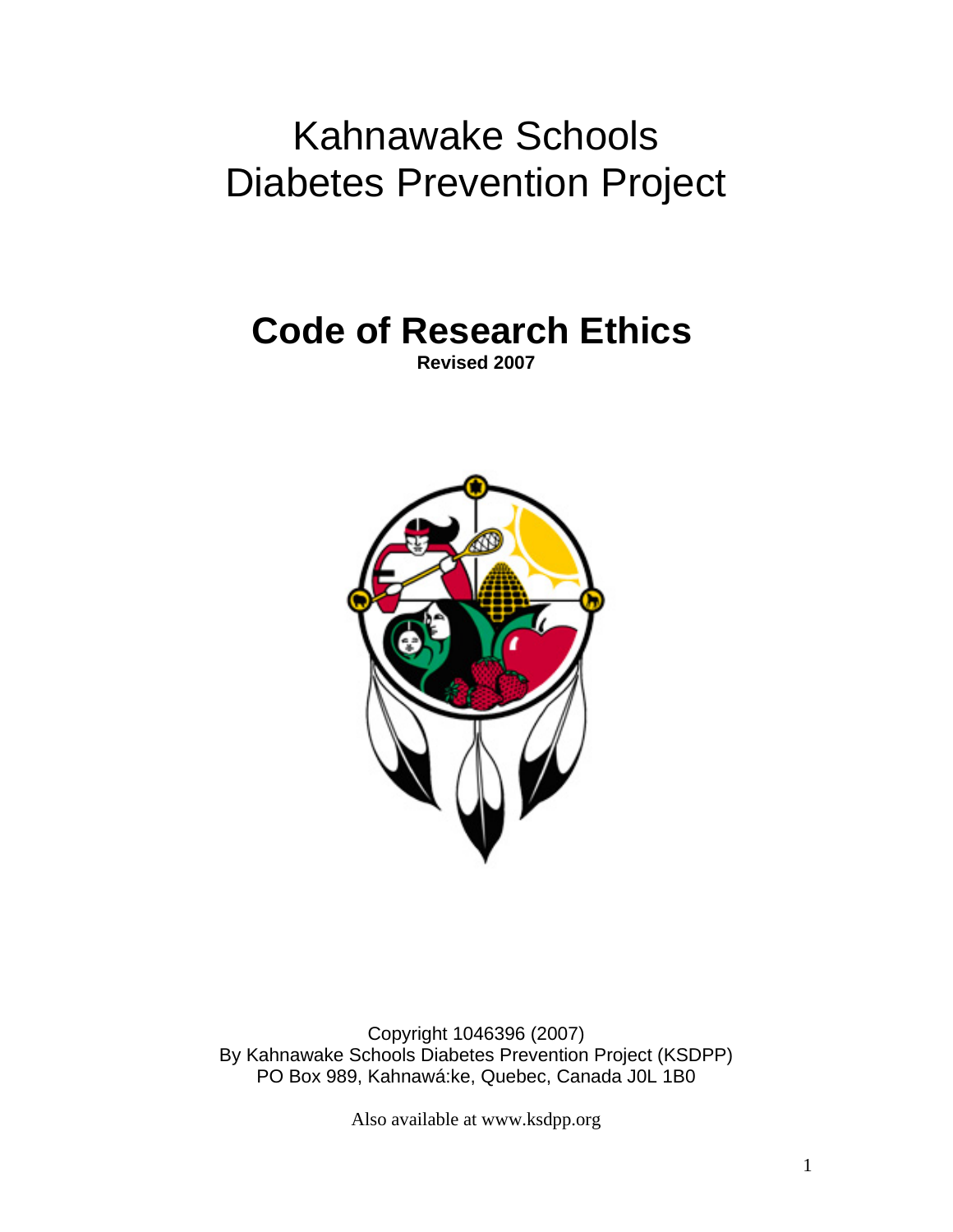# **Table of Contents**

| Appendix A. Indigenous Methodologies and Haudenosaunee Philosophy 10          |  |
|-------------------------------------------------------------------------------|--|
| Appendix B. Review and approval process for ethically responsible research 11 |  |
|                                                                               |  |
| Appendix D. KSDPP Submission Process for abstracts, posters and articles 15   |  |
|                                                                               |  |
|                                                                               |  |
|                                                                               |  |
|                                                                               |  |
|                                                                               |  |
|                                                                               |  |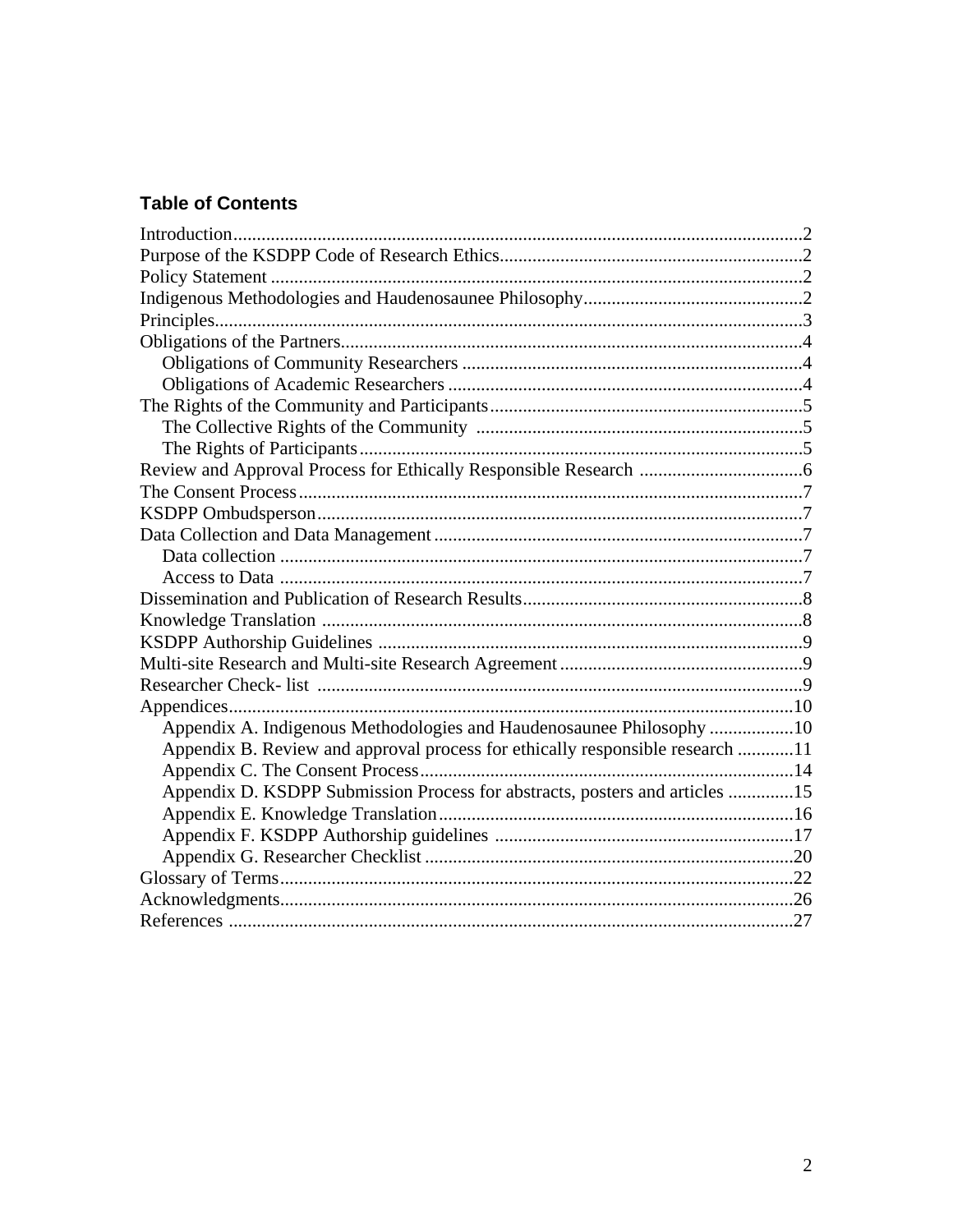#### **Kahnawake Schools Diabetes Prevention Project (KSDPP) Code of Research Ethics (revised 2007)**

#### **Introduction**

The Kahnawá:ke Schools Diabetes Prevention Project (KSDPP) Center for Research and Training in Diabetes Prevention is a community-based participatory research project.

KSDPP is a partnership between the Kanien'kehá:ka (Mohawk) community of Kahnawá:ke and researchers who are affiliated with KSDPP. Current researchers are from the community and the academic institutions of McGill University, Université de Montréal and Queen's University.

The partners will work cooperatively and collaboratively throughout the research process. The research process includes developing the research question, determining research methodology, the acquisition, analysis, and interpretation of data, and the dissemination of the experiences and results.

Each partner provides ideas and resources that come from their experience, knowledge, expertise and capabilities. Together, through respect for each other, consultation and collaboration, the partners significantly strengthen the project and its outcomes. The partners of the project share an understanding that community-based participatory research is a powerful tool for learning about health and wellness, which contributes to the health of the community in which it is being conducted.

Community-based participatory research assures that there is respect for the community's values and philosophy and the scientific integrity of the project. All partners have obligations towards the project and the community.

#### **Purpose of the KSDPP Code of Research Ethics**

The purpose of the KSDPP Code of Research Ethics is to establish a set of principles and procedures that will guide the partners to achieve the goals and objectives of the KSDPP.

The KSDPP Code of Research Ethics outlines the obligations of the partners throughout all phases of the research process.

#### **Policy Statement**

The self-determination of the Kanien'kehá:ka of Kahnawá:ke to make decisions about research is recognized and respected.

The academic researchers' obligation to contribute to knowledge creation in their discipline is recognized and respected.

Research should support the empowerment of Kahnawá:ke to promote healthy lifestyles, wellness, self-esteem, and the Kanien'kehá:ka's responsibility of caring for the Seven Generations.

#### **Indigenous Methodologies and Haudenosaunee Philosophy**

(Refer to appendix A)

The KSDPP Code of Research Ethics incorporates Haudenosaunee (Iroquois peoples) knowledge, ways of teaching and decision-making process. Solving issues of ethically responsible research requires an understanding of what it means to be Onkwehón:we. The development of distinctly Indigenous research practices facilitates culturally appropriate solutions to various research concerns. In this way, not only are Onkwehón:we peoples contributing to developing respectful research protocols in their own communities, they are also using the knowledge they have inherited to understand themselves better. This can be referred to as decolonizing methodologies.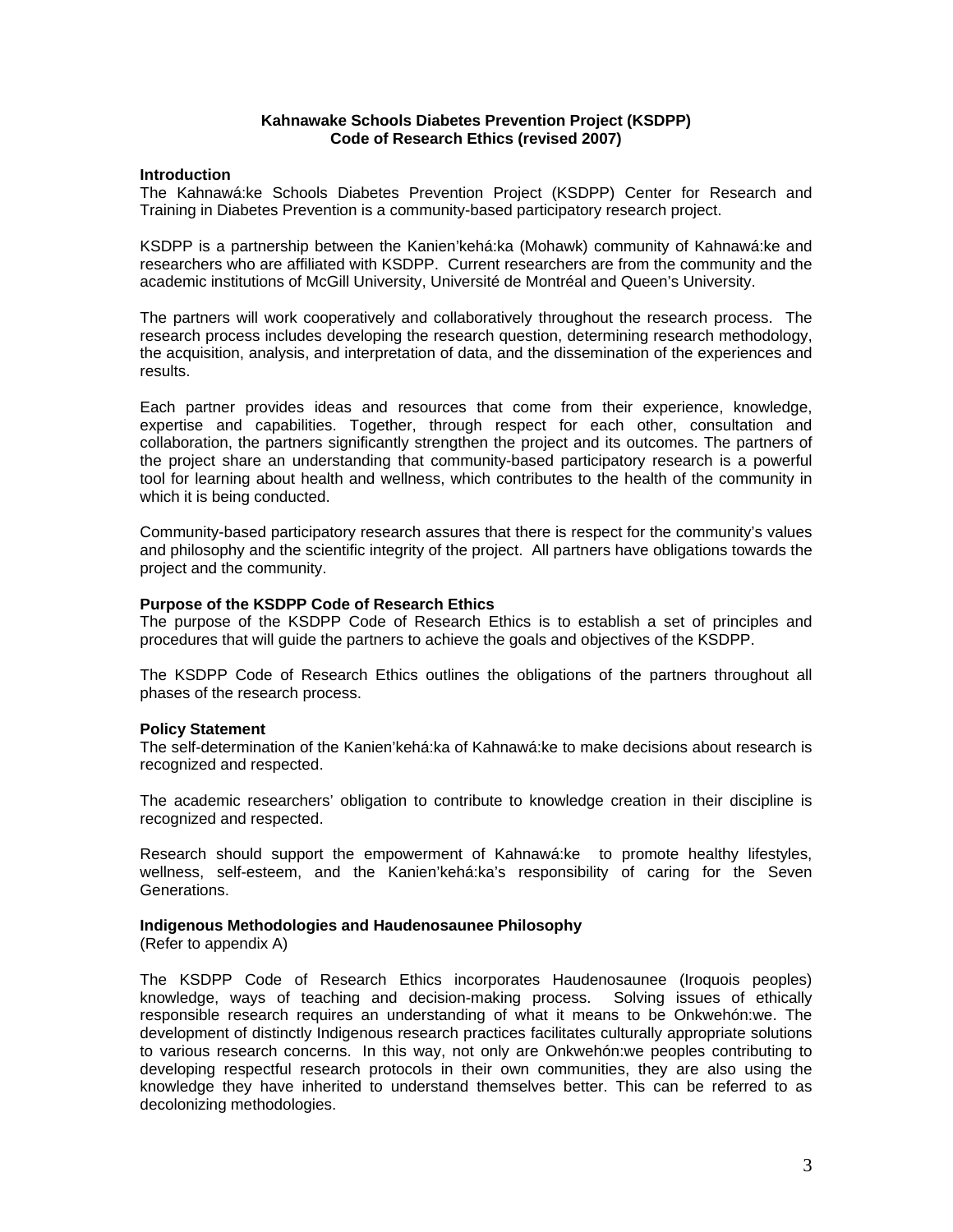#### **Principles**

- The Kanien'kehá:ka and the philosophy of the Kanien'kehá:ka must be respected.
- The academic researchers and the professional responsibilities of the academic researchers must be respected.
- The research must respect and include Indigenous methodologies, incorporating the strengths, knowledge, experiences, and culture of the community.
- The community is an equal partner in all aspects of the research. Continuous consultation and collaboration must characterize the partnership.
- The research must be relevant and beneficial to the community.
- The research must provide opportunities for the involvement of community researchers and utilize community resources.
- Meaningful community capacity-building must be incorporated into all aspects of the research process.
- All research must undergo the Review and Approval Process for Ethically Responsible Research.
- Ethical approval must be granted from all partners before research begins.
- Active, free and informed consent must be obtained from all participants.
- Research must ensure confidentiality and anonymity of individuals, organizations, and communities unless these parties choose to be named when the results are reported.
- Research analyses, interpretations and results must be presented to and discussed by all partners to ensure accuracy and avoid misunderstanding.
- Reports and summaries must be returned in a language and format that is comprehensible to the community.
- Research results must be presented to the community before being disseminated in the public domain.
- All partners must be involved in making decisions about the publication and dissemination of the research.
- A partner has the right to dissent concerning the interpretation of the research results. A differing interpretation of the results must be fully explained and agreed upon through the consensual decision making process.
- The community retains ownership, control, access and possession of all data collected (As guardian of the data, the community must continue to ensure confidentiality and anonymity of individuals, organizations, and communities).
- Academic researchers must keep a copy of data to meet their institutional responsibilities. (All future use of this data must comply with all the above- mentioned principles).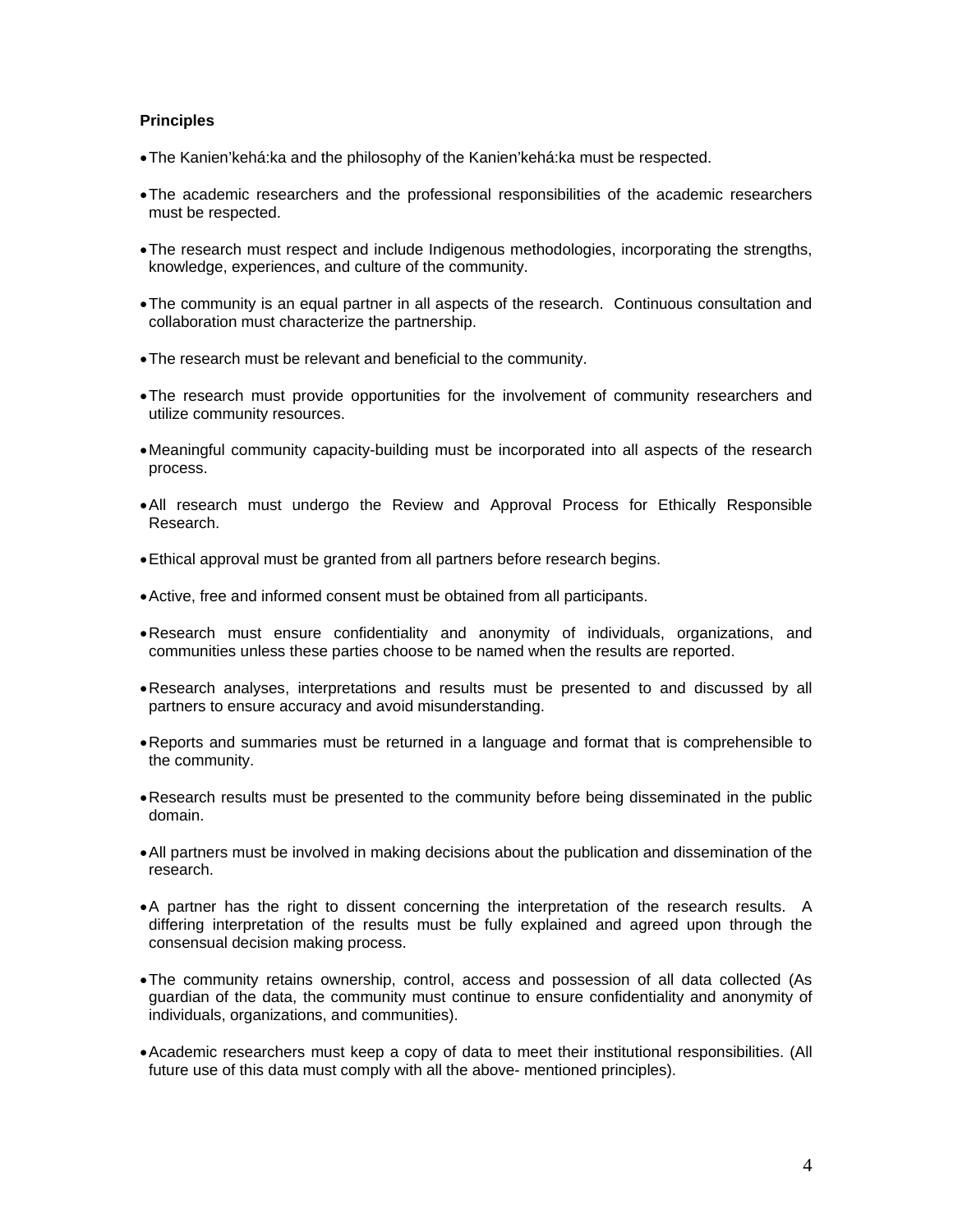#### **Obligations of the Partners**

- To ensure Kanien'kehá:ka culture and values are embodied in the research process, while maintaining the scientific integrity of the research.
- To represent the interests of the community and to be an ambassador of wellness by promoting the objectives of daily physical activity, healthy eating habits and positive attitudes to the community.
- To provide ongoing recommendations, to inform the planning, implementation, and evaluation of intervention activities.
- To collaborate with researchers to provide ongoing recommendations concerning the research.
- To be involved in knowledge translation with other communities and organizations at the local, national and international levels.
- To be in possession and to safeguard the data after the completion of the research components of the KSDPP.
- To be involved in the Review and Approval Process for Ethically Responsible Research

#### *Obligations of Community Researchers*

- •To maintain the integrity of the partnership and a relationship of trust, the well-being of the community is always the first priority in any decision about research.
- •To work with researchers to ensure mutual understanding of the strengths, knowledge, experiences and culture of the community.
- •To facilitate exchanges between researchers and the community to ensure the integrity of the project.
- •To promote the vision of KSDPP within the community, as well as nationally and internationally.

#### *Obligations of Academic Researchers*

- To develop cultural awareness of the community.
- To do no harm to the community.
- To collaborate with the community in the research design, implementation, data collection, data analysis, interpretation and the dissemination of results.
- To ensure that the research is relevant and beneficial to the community and in agreement with the standards of competent research.
- To promote creation and dissemination of knowledge through written publications, and oral presentations. This includes the documentation of the undertaking of the project, and of the results.
- To ensure that the community has opportunities to participate in all aspects of the research.
- To enhance community capacity by providing community members ongoing opportunities for active participation in the research.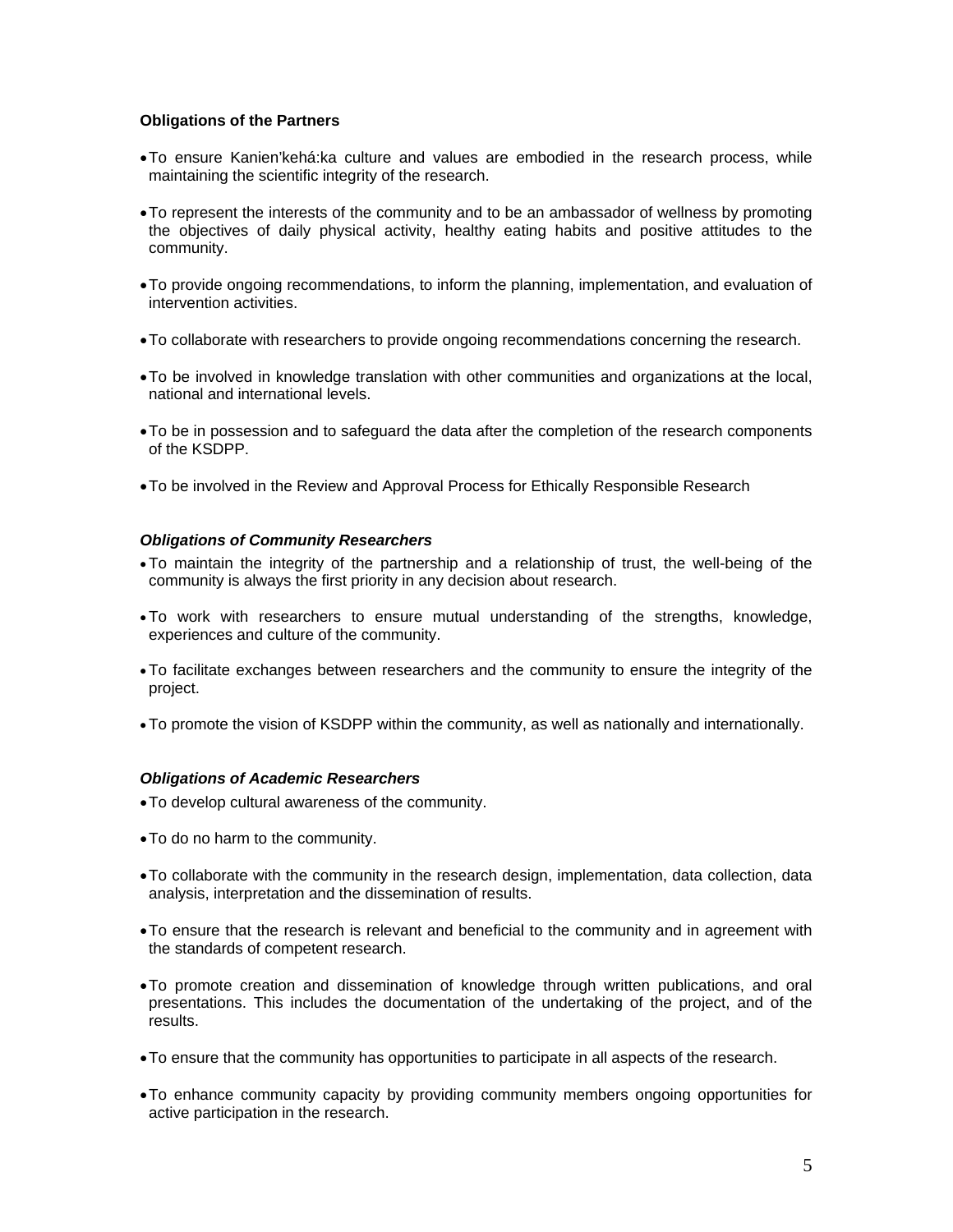- To train and mentor aboriginal and non-aboriginal students with preference to aboriginal students.
- To ensure that the research undergoes the Review and Approval Process for Ethically Responsible Research.
- To respond to community requests for information after the research project ends.

#### **The Rights of the Community and Participants**

Research must respect the rights and dignity of the community and the people involved in the research.

#### *The Collective Rights of the Community*

- To know why the research is being carried out.
- To know the objectives, methods and potential results of the research.
- To know how the research will benefit the community.
- To know if and how the research could potentially harm the community.
- To be involved in the Review and Approval Process for Ethically Responsible Research.
- To be given the opportunity to be involved in all aspects of the research process.
- To know that the research will respect the KSDPP Code of Research Ethics.

# *The Rights of Participants*

• To ask the researcher questions about the research at any time.

• To contact the selected KSDPP ombudsperson if they have any concerns about a research project.

• To know that participation in the research is voluntary.

• To know that they can refuse to participate in the research and still be entitled to benefit from KSDPP and KSDPP related activities.

• To know that they can withdraw from participating in the research at any time and still be entitled to benefit from KSDPP and KSDPP related activities.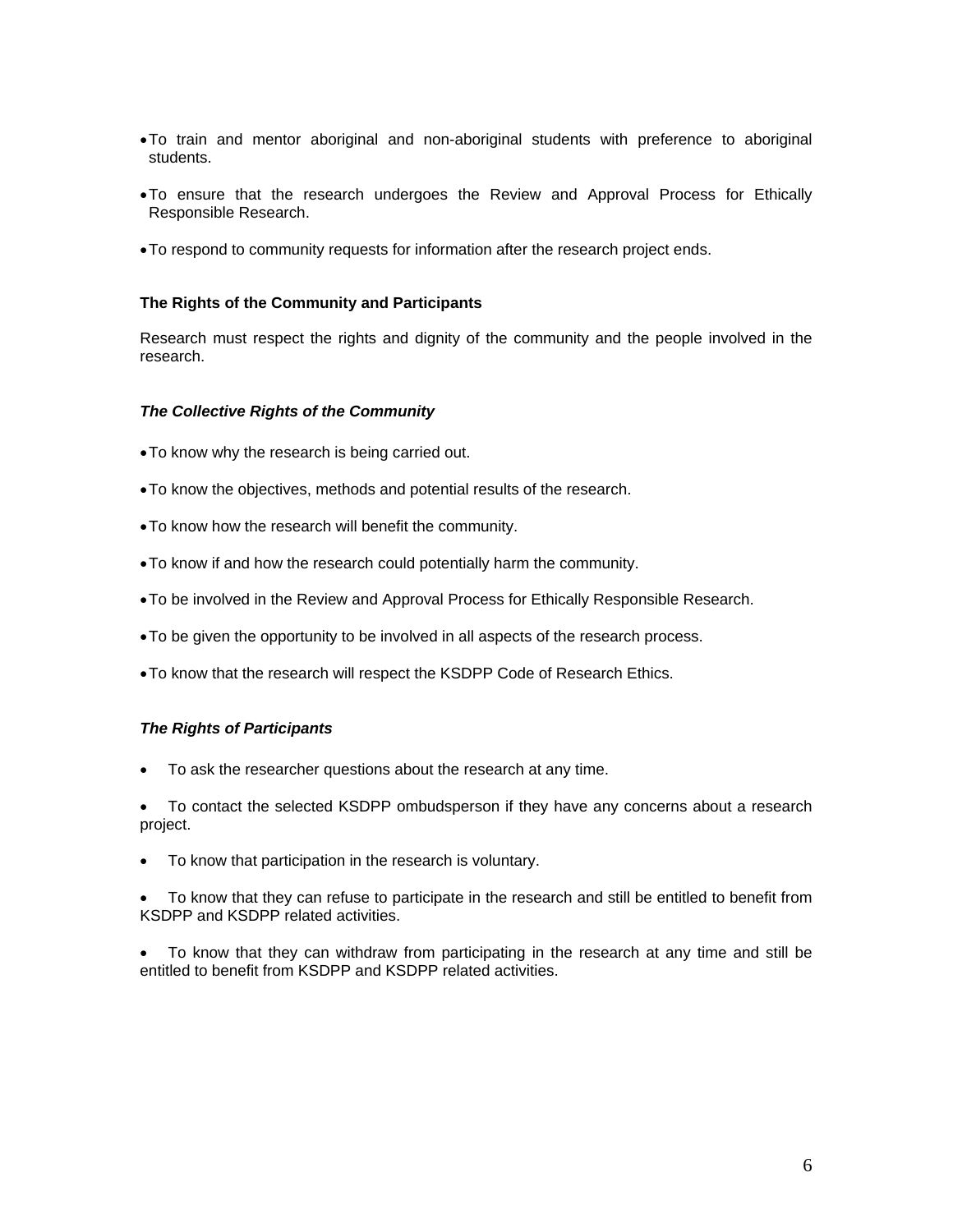# **Review and Approval Process for Ethically Responsible Research**

(refer to Appendix B)

The Review and Approval Process for Ethically Responsible Research applies to any academic researcher who wants to conduct research with KSDPP.

The Review and Approval Process for Ethically Responsible Research is a multistage process that requires community consultation and community involvement. Ongoing consultation ensures that the research supports the principles of community - based participatory research and respects the KSDPP Code of Research Ethics.

All proposed research must be reviewed and approved by the KSDPP Research Team the KSDPP Community Advisory Board and the appropriate university Institutional Review Board.

The Review and Approval Process for Ethically Responsible Research involves:

- 1. Submission of a letter of interest from the researcher to the KSDPP Scientific Director or their KSDPP supervisor.
- 2. Introduction and consultation meeting(s) with the KSDPP research team.
- 3. Submission of a detailed research proposal after consultation meeting(s) with the KSDPP research team.
- 4. KSDPP Research Team's review and approval in principle of the research proposal.
- 5. The researcher's presentation of the research proposal to, and consultation with, the Community Advisory Board.
- 6. Issuance of a KSDPP Certificate of Approval from the Community Advisory Board.
- 7. Submission of application to the appropriate university Institutional Review Board.
- 8. Parallel Review and Approval Process.
- 9. Continuous consultation, collaboration and reporting.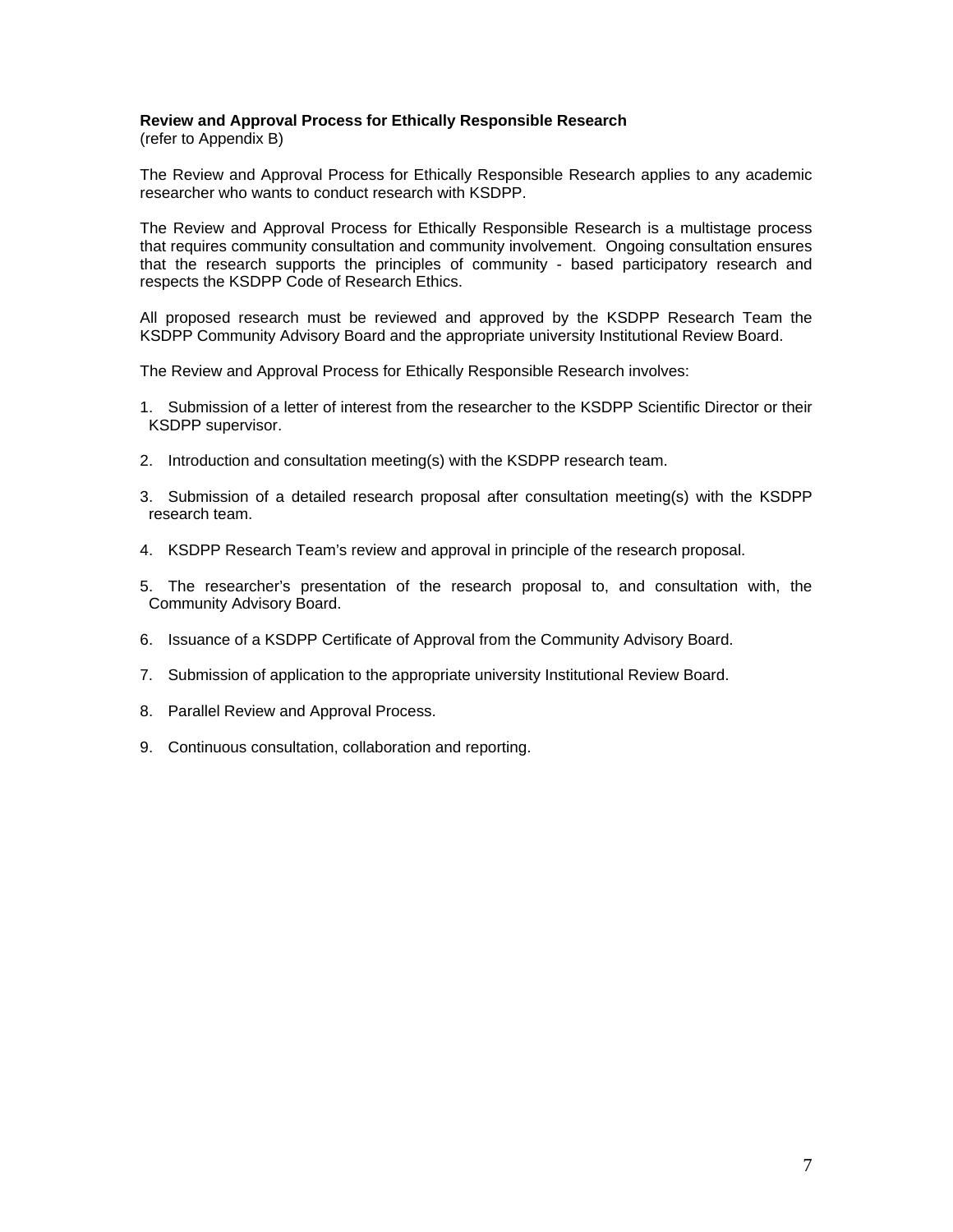#### **The Consent Process**

(refer to Appendix C)

Research must respect the rights and dignity of the community and the people involved in the research.

Before any data is collected, consent must be obtained from the community and individual participants. Community consent means that the community, through CAB via the Review and Approval Process for Ethically Responsible Research has agreed to participate in the research.

• Active, free and informed consent must be obtained in writing from individual participants before data is collected. Individual participants will be asked to sign a KSDPP consent form. The consent form will include the KSDPP ombudsperson's name and contact number.

#### **KSDPP Ombudsperson**

Each KSDPP research project will have an ombudsperson, someone who can be contacted regarding their rights, ethical questions or any concerns that may arise in relation to the research. The ombudsperson is a KSDPP team member who has volunteered for the position, is knowledgeable about the research project, but not directly involved in research activities. The name of the ombudsperson will be included on the consent form. Study participants (or their guardians) may contact the ombudsperson if they have concerns or complaints or feel they (or their children) have been treated unfairly during the project. Any complaints will be discussed immediately with the researcher in charge. (The name of the KSDPP research assistant will also be included on the consent form and will be available for general questions pertaining to the details of the project).

#### **Data Collection and Data Management**

#### *Data collection*

- KSDPP will ensure that the collection of individual and community data respects the community's intellectual and cultural integrity, as well as ensure competent scientific research practice.
- KSDPP, on behalf of the community, will ensure ownership, control, access and possession of the data.
- The coding, management and safeguard of the data will be specified in the research proposal before the start of any research.
- All data collected will be documented by the KSDPP Scientific Director or delegate, to safeguard and ensure the privacy and confidentiality of the data.

#### *Access to Data*

**Evolving research questions within the objectives of the original grant**. Within the overall objectives of the grant and individual research projects- which have already been granted ethical approval by CAB and the relevant university IRB - new research questions may arise which could be investigated using existing data.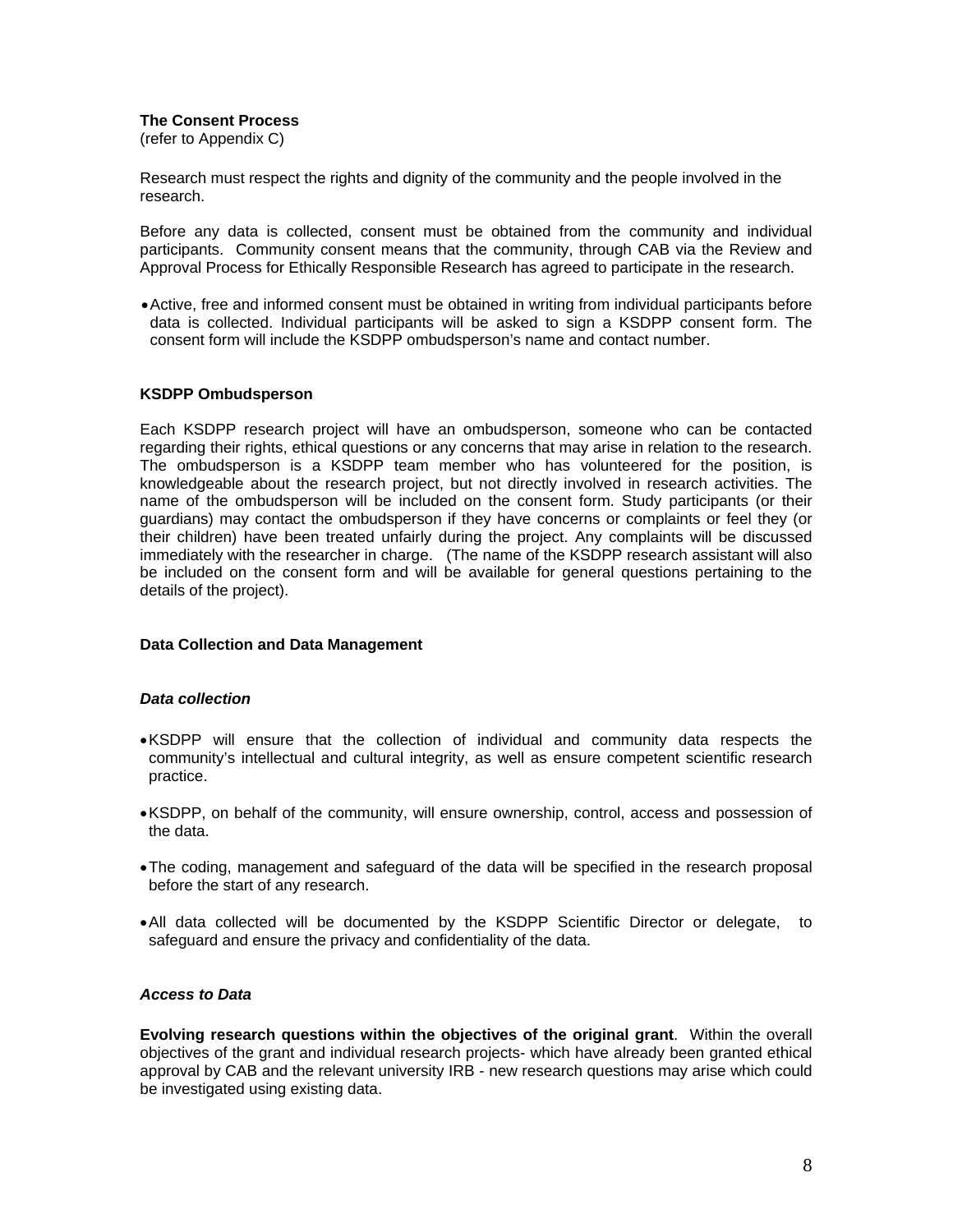- •The researchers will always apply for review and approval for the new research questions from CAB.
- University IRB review is not required if the data are not linked to individuals and are completely anonymous and /or anonymised.
- University IRB review is required if the original ethical application and/or consent forms were very specific and did not include the new question. IRB ethical approval is not required if the IRB application and/or consent forms are very general and cover future research.
- University IRB approval is always required if the question involves high risk to the community and/or individuals.

**Secondary data analysis.** Secondary data analysis is (a) reanalysis of existing research project data to answer a research question not included in the objectives of the original research grant or original ethical application and (b) the analysis of data collected by another organization for a purpose other than research i.e. hospital records. Both of these situations require the researchers to apply for ethical approval from CAB and the relevant university IRB.

#### **Dissemination and Publication of Research Results**

(refer to Appendix D)

Dissemination, or knowledge dissemination, is the process of presenting the research results back to the community as well as within the public domain**.** 

All research results and knowledge generated by the KSDPP will be considered worthy of dissemination.

All research results and knowledge generated by KSDPP will be presented, discussed and approved by the Community Advisory Board, relevant organizations and/or communities participating in the research, before the results are disseminated externally to the general public, including scientific publications and conferences.

- The publication and dissemination of the research results will follow generally accepted ethical principles. These principles include:
- Anonymity: The research results will be presented in an aggregate or grouped manner. That is, individual participants will not be identified.
- Anonymity of community: The community has the right to decide if they want to be identified or not identified in the dissemination of the research results.
- Privacy and Confidentiality: All information collected from individual participants and the community will remain private and confidential.
- Respect: The cultural and intellectual integrity of the Kanien'kehá:ka must be respected in all KSDPP disseminations.

#### **Knowledge Translation**

(refer to Appendix E)

KSDPP knowledge translation is an interactive process that integrates new knowledge gained from research into practical solutions, tools and/or information that will improve the overall health and well being of people.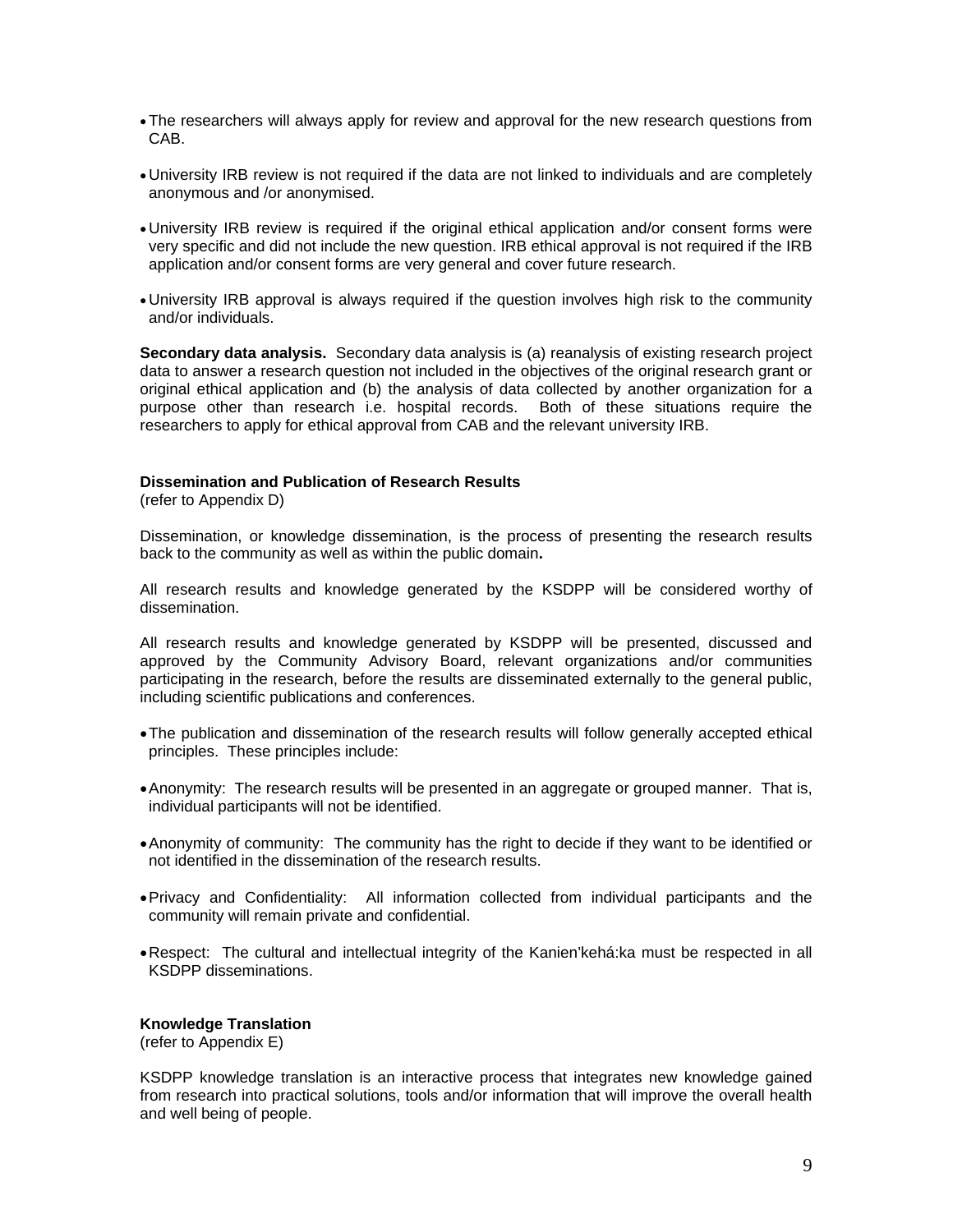#### **KSDPP Authorship Guidelines**

(refer to Appendix F)

The dissemination of research results and knowledge generated will respect the KSDPP Authorship Guidelines that include:

- Planning and development of a manuscript
- Lead author responsibilities and protocol for invitation to authorship
- Eligibility criteria for invitation for authorship
- Criteria for authorship
- Authorship responsibilities
- Student authorship
- Acknowledgment section of KSDPP authorship guidelines

#### **Multi-site Research and Multi-site Research Agreement**

Multi-site research involves research conducted collaboratively by research teams that are affiliated with different communities, academic institutions or organizations.

Multi-site research that is conducted collaboratively with KSDPP will be guided by the KSDPP Code of Research Ethics and the KSDPP Review and Approval for Ethically Responsible Research.

A multi-site research agreement is required to be in writing before the research begins. It must be reviewed and approved by the KSDPP Research Team, KSDPP Community Advisory Board and with the other community(ies) specifically for the ownership and control of the data. The agreement(s) should include the values and traditions, rights and responsibilities of the other community(ies).

#### **Researcher Check- list**

(refer to Appendix E)

This outlines the specific items that each new researcher must fulfill in order to do research in the community. These include the review and approval process, dissemination process and return of data to KSDPP**.**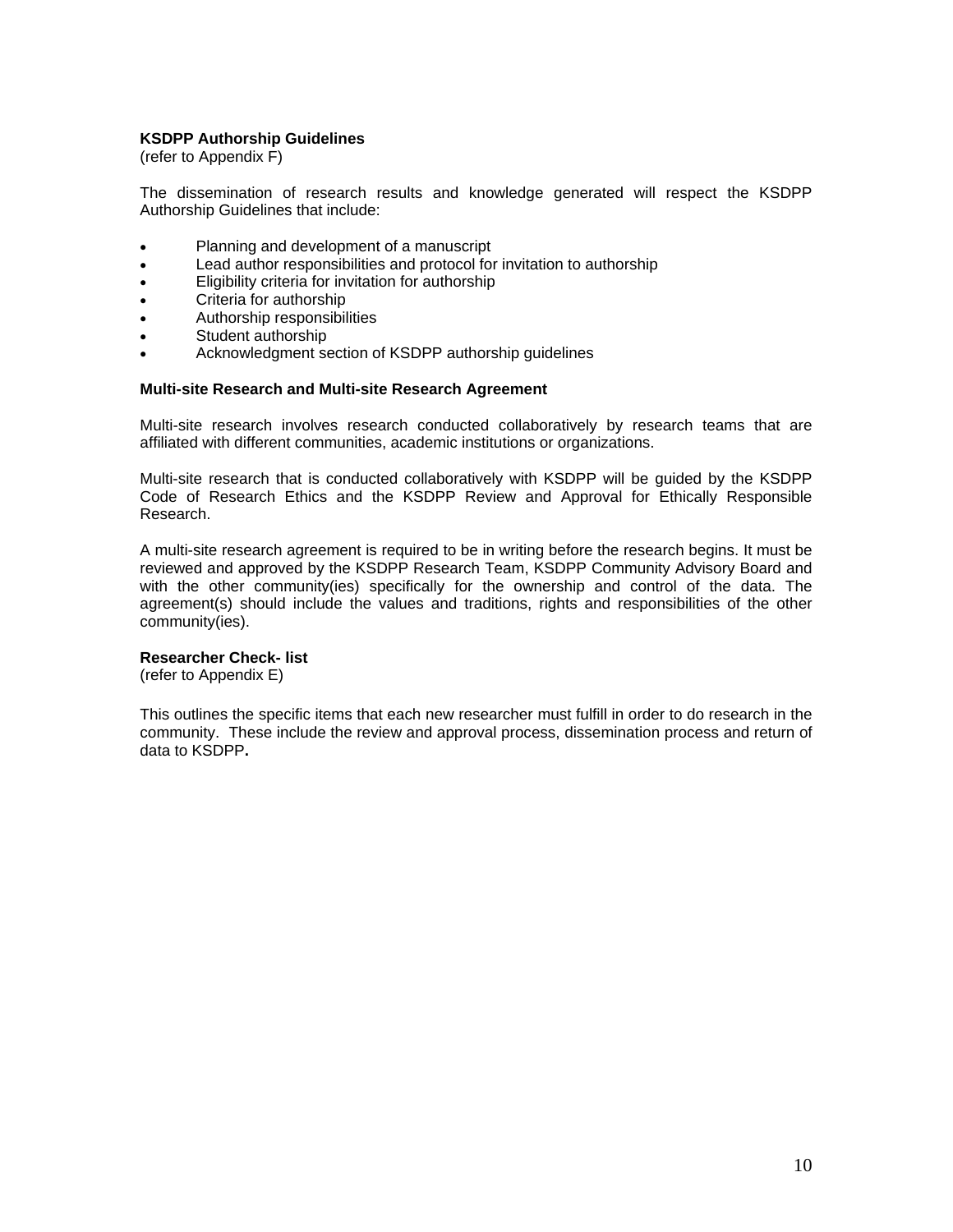# **Appendices**

### *Appendix A. Indigenous Methodologies and Haudenosaunee Philosophy*

Decolonizing methodologies incorporates methods and theories rooted in Indigenous knowledge. This involves reclamation of Indigenous history and culture and its dissemination in our own voices and ways. Maori scholar Linda Tuhiwai Smith explains that Onkwehón:we methodologies *are 'factors' to be built into research explicitly, to be thought about reflexively, to be declared openly as part of the research design, to be discussed as part of the final results of the study and to be disseminated back to the people in culturally appropriate ways and in a language that can be understood* (1999). In this regard, Haudenosaunee knowledge and way of teaching provides a distinctly Onkwehón:we way of doing research in Kahnawá:ke. The underlying philosophy serves as a basis for a culturally appropriate way of doing research and incorporates the Haudenosaunee principles of skennen (peace), kasastenshera (power), and kariwi:io (righteousness).

A tangible manifestation of this philosophy can be found in the Haudenosaunee Consensual Decision Making Process. The foundational principles of this process provide a basis for understanding the collective thinking and conduct that should be transmitted to the research process. The Small Condolence Ceremony, carried out at the beginning of this process is used before any public gathering and social and political meetings, where deliberation on an issue takes place. The Small Condolence has an important part to play in this as it sets the mind for what follows. Essentially, the ceremony is a figurative wiping of the eyes, clearing of the ears, and cleansing of the throat which represents the need for clarity, fairness, and objectivity that is essential to any decision making process or research partnership. The Process requires the obligation of individuals to participate fully, to listen, and to contribute to the discussion. In this way, fairness, accountability, and equality become the foundational principles of research as a process of knowledge translation. The final decision, outcome, or even research report has to be considerate of the future generations (those to come).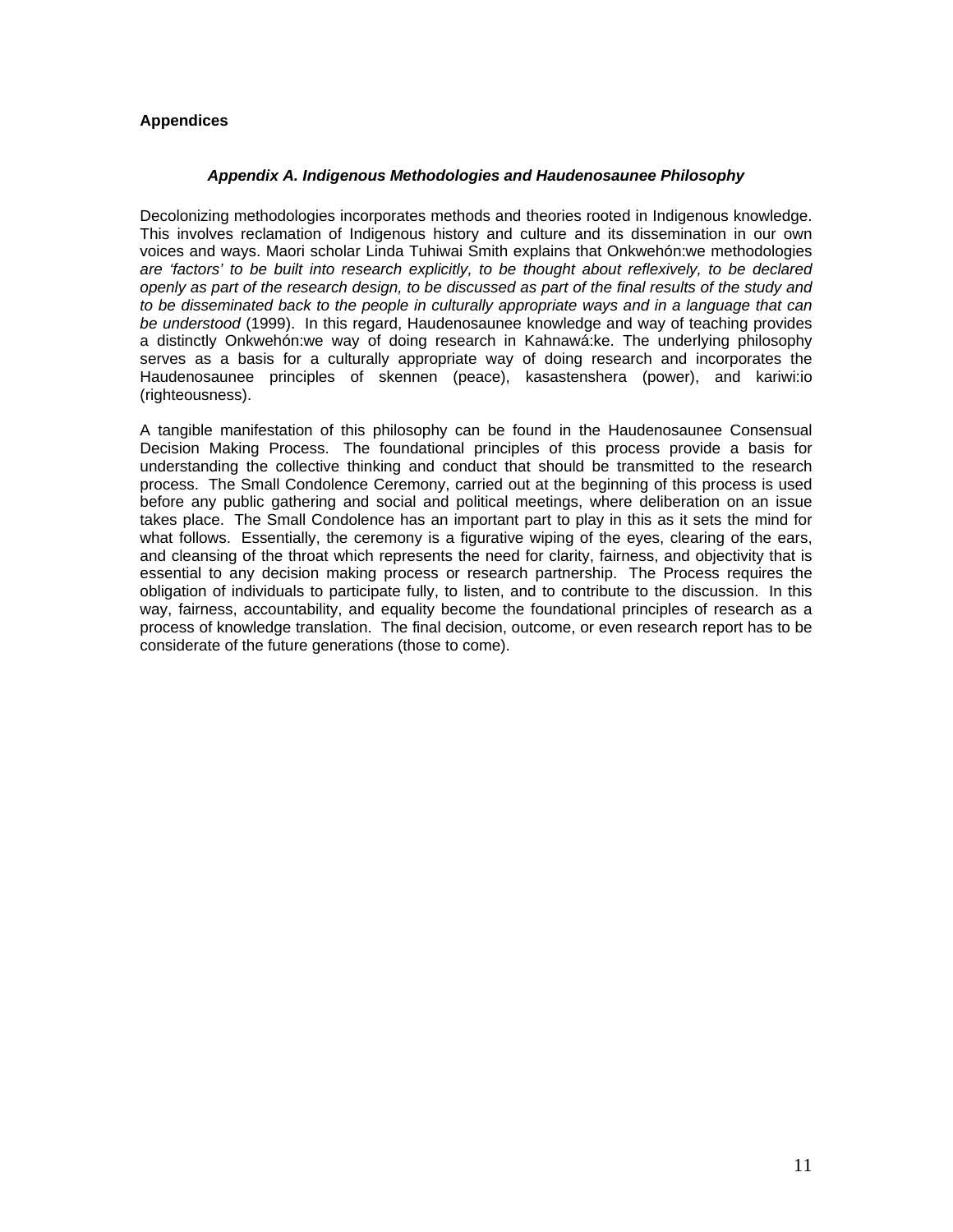#### *Appendix B. Review and approval process for ethically responsible research*

#### **1. Submission of a letter of interest from the researcher to the KSDPP Scientific Director or their KSDPP supervisor**

A researcher should be affiliated with a university. The current partnership includes McGill University, Université de Montréal and Queen's University.

The Scientific Director will distribute the researcher's letter of interest to the KSDPP Research Team.

It is expected, in the meantime, that the researcher (if new) will visit with the community and become familiar with KSDPP and Kahnawá:ke culture.

#### **2. Introduction and consultation meeting(s) with the KSDPP Research Team**

At a KSDPP Research Team meeting, the researcher will have the opportunity to discuss his/her letter of interest and research possibilities.

#### **3. Submission of a detailed research proposal after consultation meeting(s) with the KSDPP Research Team**

After appropriate consultation, and with continued guidance and support, the researcher will submit the proposal to the Scientific Director, or in the case of a student, to his/her KSDPP research supervisor.

The KSDPP research supervisor will ensure that the proposal supports the principles of community - based participatory research and respects the KSDPP Code of Research Ethics.

The KSDPP research supervisor will ensure that the proposal is distributed to the Research Team one week prior to a Research Team meeting.

The proposal will include a summary description of the proposed research, including question(s) and/or hypothesis, methods, its relevance to KSDPP's priorities, potential risks and benefits to the participants, both individuals and the community, potential for community capacity building, a time frame, how research progress will be reported and how the research and the knowledge generated will be disseminated.

The researcher, accompanied by his/her KSDPP research supervisor, (if applicable) will attend a meeting to consult with the KSDPP Research Team about the proposed research.

#### **4. KSDPP Research Team's review and approval in principle of the research proposal:**

The researcher will incorporate the KSDPP Research Team's feedback and recommendations into the proposal, which may require further review and approval by appropriate Research Team members.

The KSDPP Research Team will decide, through consensus, to grant approval in principle or to reject the proposal, providing reason.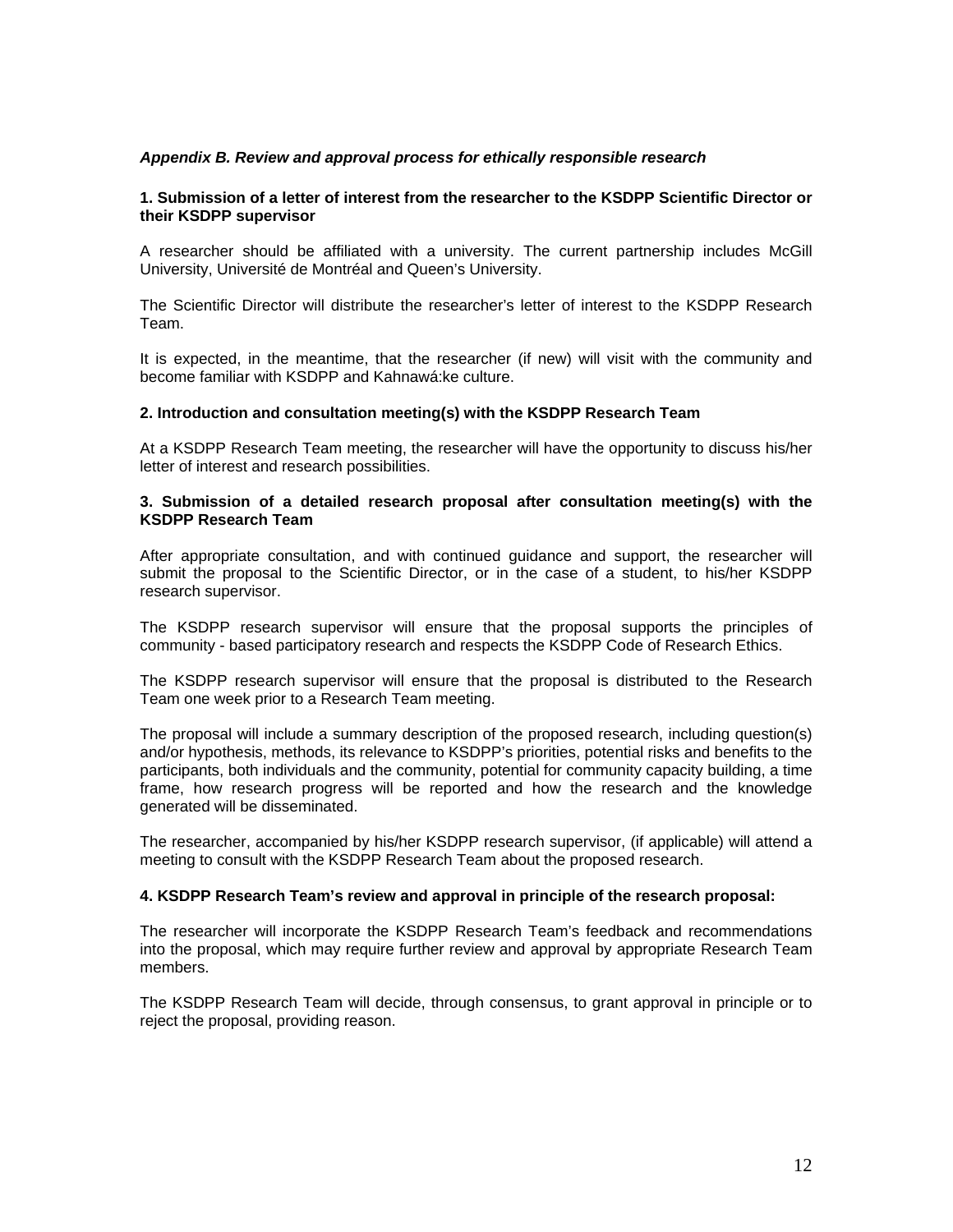#### **5. The researcher's presentation of the research proposal to, and consultation with, the Community Advisory Board**

After receiving approval in principle from the KSDPP Research Team, the researcher will present the proposal to the Community Advisory Board for review and approval.

The researcher will send their proposal to the Research Coordinator, and a copy to the Research Secretary and the Administrative Assistant one week prior to the researcher's presentation to the Community Advisory Board.

The Administrative Assistant will distribute proposal to the Community Advisory Board.

The researcher, accompanied by their KSDPP Research supervisor (if applicable) will present their proposal to the Community Advisory Board.

The researcher will address the Community Advisory Board's questions or concerns and incorporate their feedback and recommendations.

The Community Advisory Board will decide, through consensus, to approve or disapprove the proposal. A second Community Advisory Board meeting may be necessary**.** 

#### **6. Issuance of a KSDPP Certificate of Approval from the Community Advisory Board:**

When review and approval is not required from any other community organization, a member of the Executive Committee of the Community Advisory Board will issue a "KSDPP Certificate of Approval" to the researcher within 7-10 days of the decision.

When the proposal includes the participation of children attending school under the mandate of the Kahnawá:ke Education Center, approval in principle must first be obtained from the Community Advisory Board. The researcher then presents the proposal to the Kahnawá:ke The researcher then presents the proposal to the Kahnawá:ke Combined Schools Committee for review and approval. A Certificate of Approval will be issued after review and approval by the Kahnawá:ke Combined Schools Committee.

When the proposal includes the participation of other community organizations, approval in principle must first be obtained from the Community Advisory Board. The researcher will be advised by the Research Team and/or the Community Advisory Board to seek the appropriate community organization approval. A Certificate of Approval will be issued after review and approval by the relevant community organization.

#### **Submission of application to the appropriate university Institutional Review Board:**

The researcher will submit a completed ethical review and approval application to the Community Advisory Board before submitting the application to the appropriate Institutional Review Board.

The researcher is expected to adhere to the requirements and processes of the appropriate University institutional review board. The submission should include the KSDPP certificate of approval, or notification of approval in principle (see #8).

When applying for ethical review and approval from the appropriate university Institutional Review Board the ethical review and approval application should contain the cover letter, research proposal including methods of assessment, assessment tools and consent forms.

The application must be reviewed by relevant members of the Research Team, members of the Community Advisory Board and if necessary, other relevant community organizations.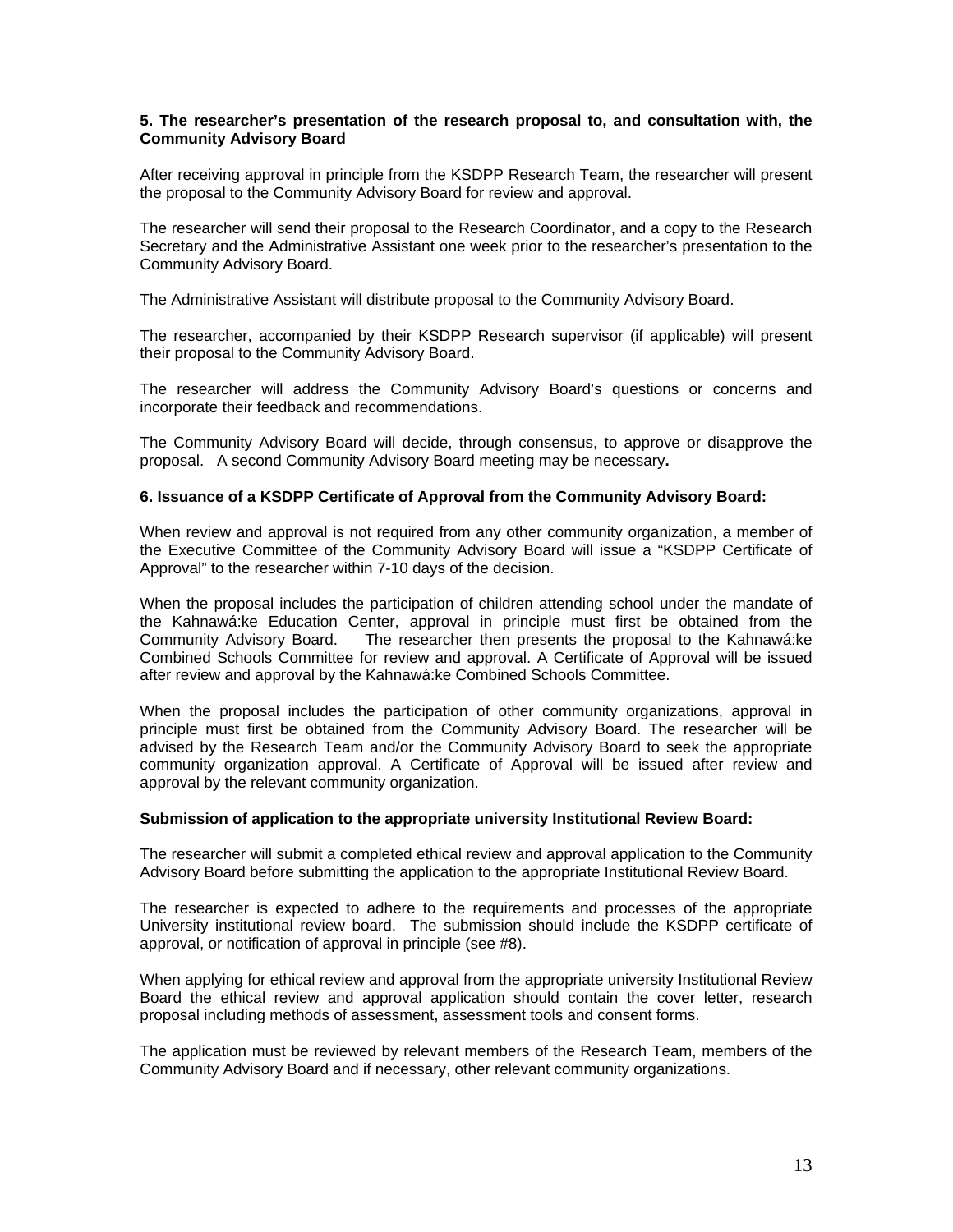# **8. Parallel Review and Approval Process:**

A parallel review process, whereby ethical review and approval is sought concurrently with either the university Institutional Review Board or a community organization may occur after the Community Advisory Board has granted approval in principle of the proposal.

Before the research begins, certificates of approval must be obtained from both the Community Advisory Board and the university Institutional Review Board.

# **9. Continuous Consultation, Collaboration and Reporting:**

In the spirit of continuous consultation and collaboration the researcher has the responsibility to attend Research Team and Community Advisory Board meetings to respect the partnership.

The Scientific Director will submit quarterly reports on the progress of the research to the KSDPP Supervisory Board, the Chairperson of the Executive Committee of the Community Advisory Board and the Chairperson of the Onkwata'karitáhtshera Health and Social Services Research Council.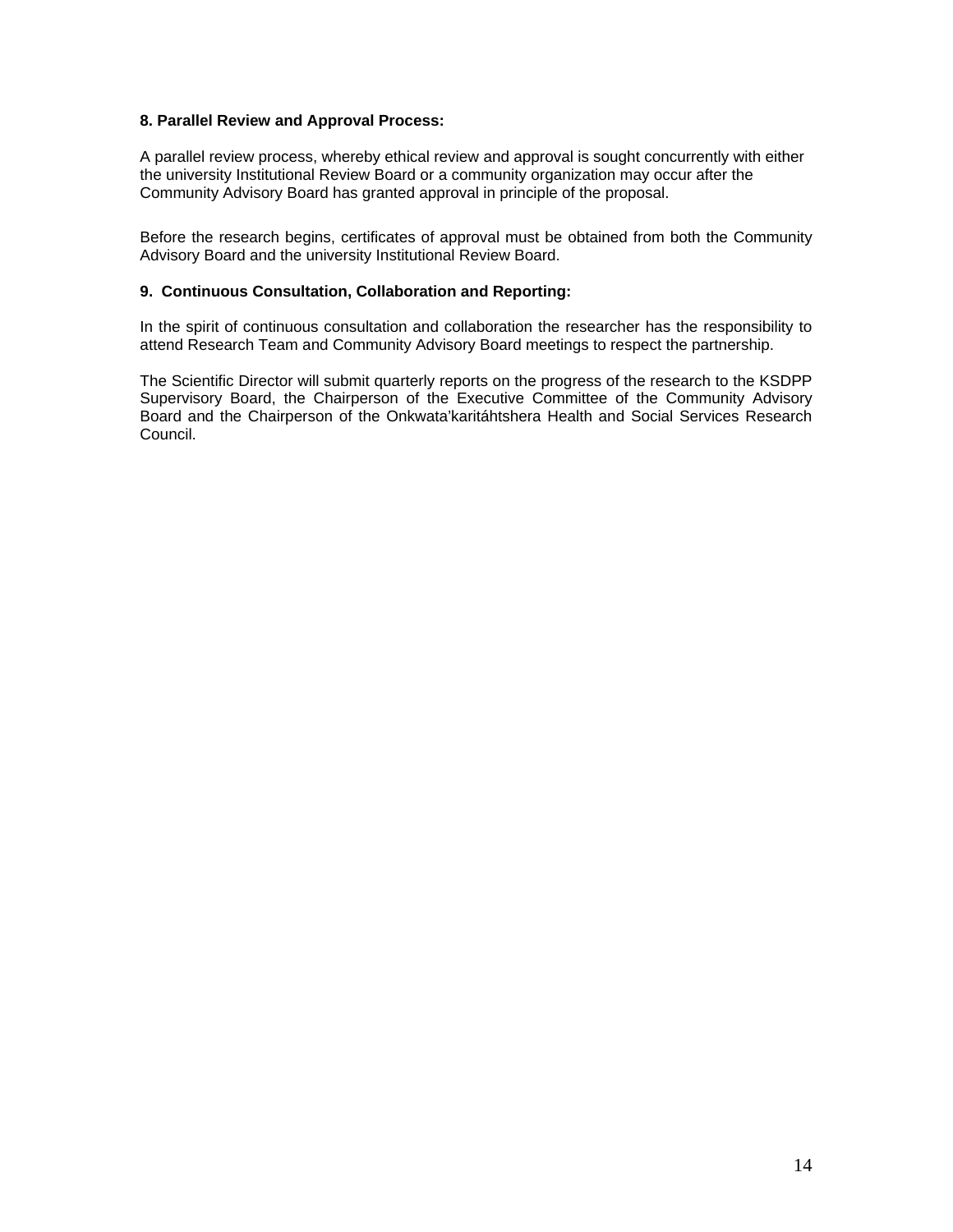#### *Appendix C. The Consent Process*

Before any data is collected, consent must be obtained from the community and individual participants. Consent means that the community, through CAB via the Review and Approval Process for Ethically Responsible Research, and individual participants, or organizations have agreed to participate in the research.

• Active, free and informed consent must be obtained in writing from individual participants before data is collected. Individual participants will be asked to sign a KSDPP consent form. The consent form will include the KSDPP ombudsperson's name and contact number.

The KSDPP consent form will:

- Explain why the research is being done.
- List the objectives, methods and potential results of the research.
- List what research requires of the participant.
- Explain that participation in the research is voluntary and that the participant can withdraw from the research at any time, for any reason.
- Describe the benefits of the research results to the individual and the community.
- Explain any potential risks that may be incurred during or following participation in the research.
- Describe any incentive that the participant may receive for their participation in the research.
- Explain the protection of the individual's privacy through the confidentiality of data.
- Inform the participant that the research results will be published in relevant journals.
- Inform the participant that that the research results will be presented to the community before the results are published locally, nationally or internationally.
- Inform the participant that the participant's signature on the consent form does not waive any legal rights.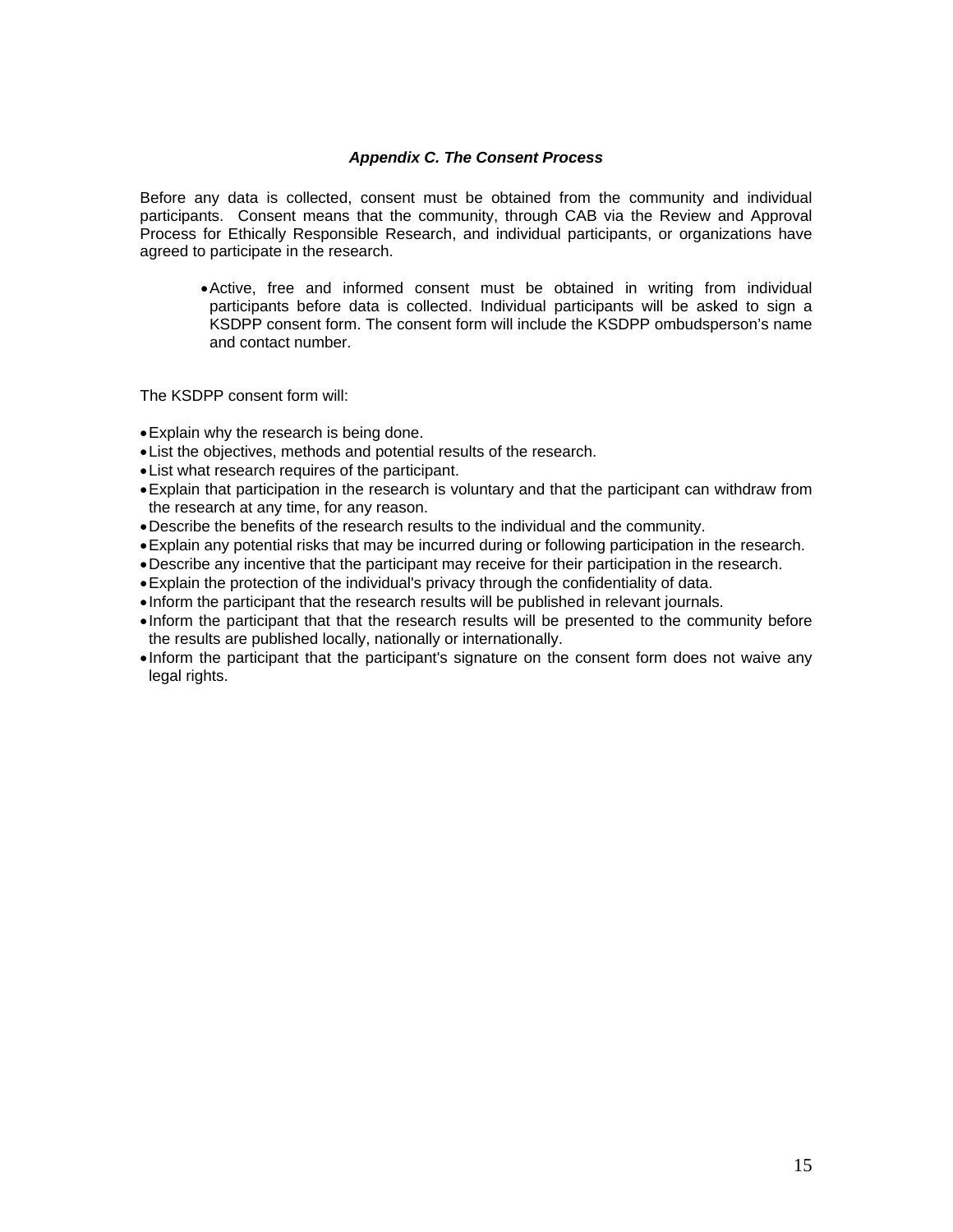# *Appendix D. KSDPP Submission Process for abstracts, posters and articles*

#### **Submission process for abstracts**

The decision to submit an abstract to a conference will be decided by the KSDPP Research Team.

This decision will be brought to CAB as an FYI (for your information) at least one month before the abstract is submitted.

Information on the conference will be made available at the CAB meeting and the FYI will include the rationale for the choice of conference.

CAB will have the opportunity to ask questions on the fit of the abstract with the conference venue, and any other dissemination plans.

The CAB abstract review committee must review the abstract before the abstract is submitted.

Two versions of the abstract must be submitted to the Scientific Director or delegate for distribution to the reviewers one week prior to review. The scientific version will be the draft planned for conference submission written within the word limit requested by the conference. The community version will include the same contents as the scientific version, but written using community language and community concepts. There is no word limitation on the community version.

Results that are to be presented at the conference must first be presented to community members (includes CAB, community at large, or KSDPP staff who are community members), in some format, before the conference.

#### **Submission process for posters and articles**

All articles (scientific or for local media), posters and presentations must be reviewed by the CAB review committee before they are submitted (in the case of articles) or to community members (for posters and presentations).

- 1. A copy of the article must be submitted to the Scientific Director or delegate for distribution to the CAB reviewers one week prior to review.
- 2. Posters and presentations must first be presented to community members(includes CAB, community at large, or KSDPP staff who are community members), in some format, before the conference.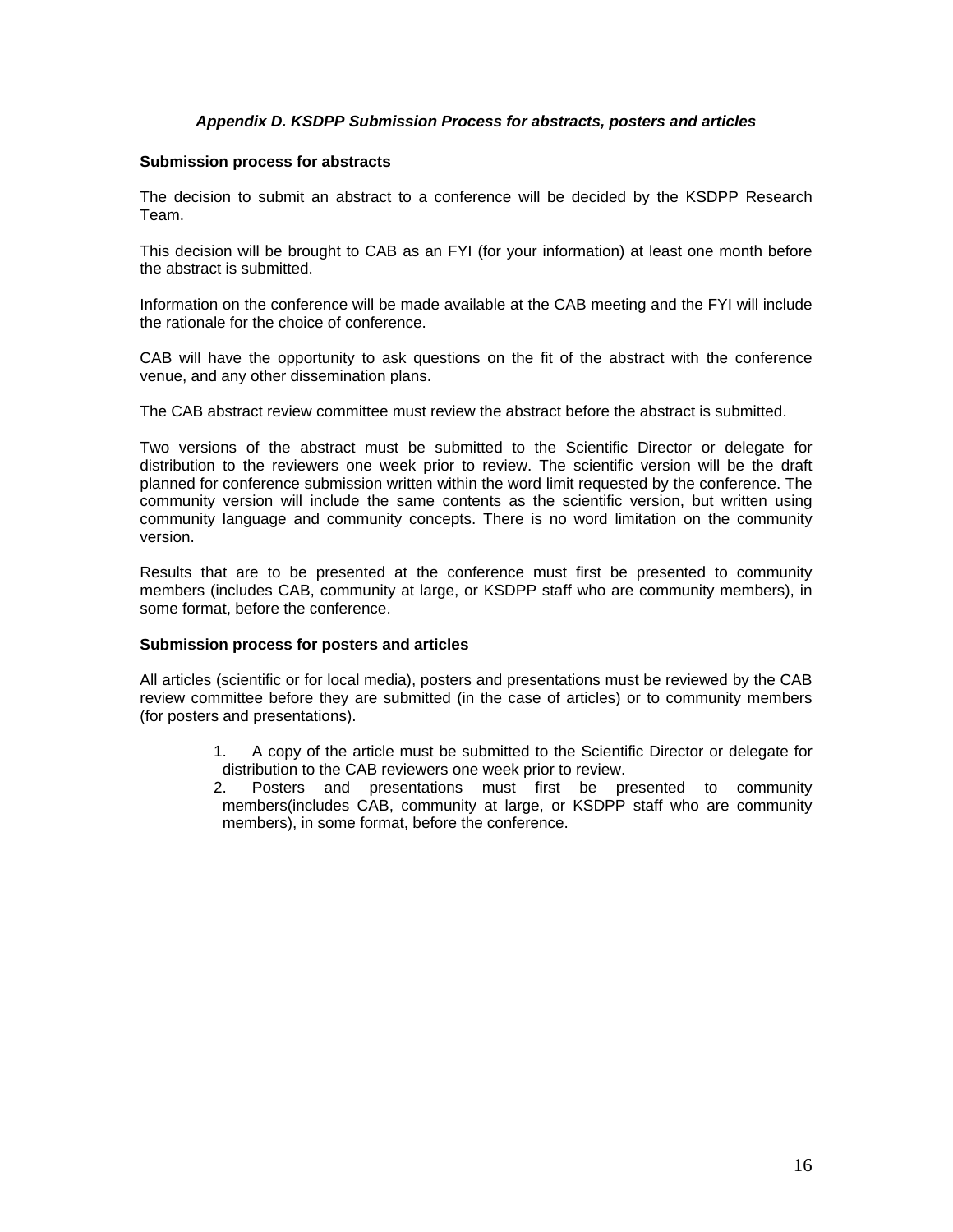#### *Appendix E. Knowledge Translation*

Knowledge translation can occur through story telling, ongoing discussions and active participation in diabetes prevention. Indigenous story telling involves the sharing of knowledge – the living and lived experiences of peoples and communities. The process of story telling, in itself, expresses the interrelatedness and interactions of people and their environment. Story telling provides the forum for knowledge to be thought provoking and provides an opportunity to incorporate the knowledge into practical solutions. As in story telling, with knowledge flowing in both directions between community members and researchers, knowledge translation can be used to accelerate the understanding and benefits of research results for community members in Kahnawá:ke, other Aboriginal communities, scientists, health professionals and policy makers. Furthermore, within a cross-cultural research environment, the "ethical space" between the community and the researchers allows knowledge translation to take place (Ermine, Sinclair & Jeffrey, 2004).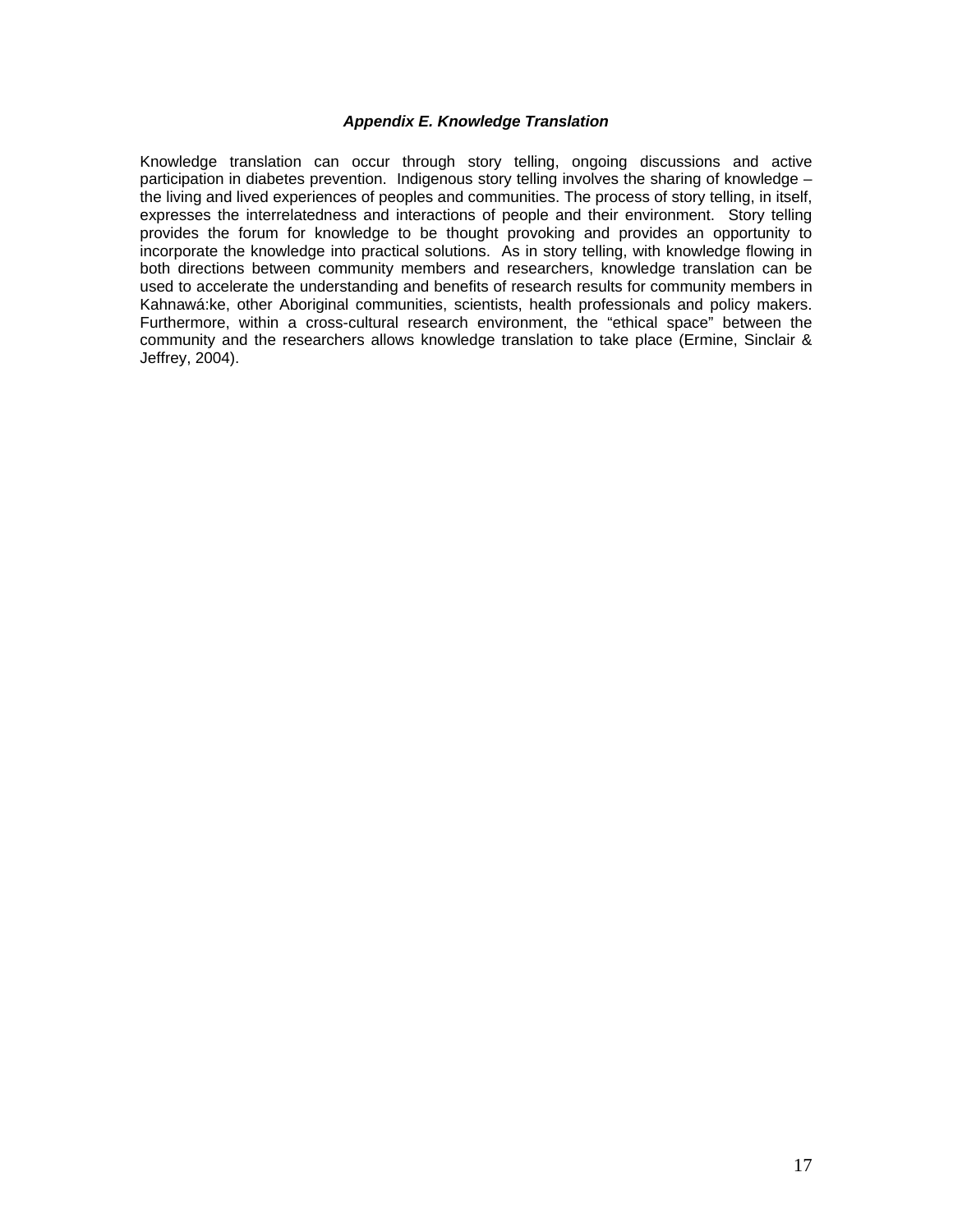#### *Appendix F. KSDPP Authorship guidelines*

#### **Introduction**

All knowledge generated by KSDPP can be considered as worthy of dissemination. All dissemination pertaining to KSDPP will follow generally accepted ethical standards.

#### **The principles guiding dissemination include:**

- Anonymity: The research results will be presented in an aggregate or grouped manner. That is, individual participants will not be identified.
- Anonymity of community: The community has the right to decide if they want to be identified or not identified in the dissemination of the research results.
- Privacy and Confidentiality: All information collected from individual participants and the community will remain private and confidential.
- Respect: The cultural and intellectual integrity of the Kanien'kehá:ka must be respected in all KSDPP disseminations.
- Results will be presented in a manner that is relevant and meaningful to the community.
- Dissemination must follow the KSDPP abstract and manuscript review process.

#### **Dissemination of knowledge can be presented in the following format(s):**

- Manuscript in a scientific or peer reviewed journal
- •Oral presentation of a manuscript at a scientific conference or meeting
- •Poster presentation at a scientific conference
- •Oral presentation to the community
- •Written document to the community
- Monograph or monograph chapter
- •KSDPP as an example for a case study
- •KSDPP Diabetes Prevention Training Program

#### **Planning and Development of a Manuscript**

When planning and developing a manuscript for publication, all potential authors should acknowledge the KSDPP authorship guidelines as the protocol for determining authorship. Consensus among lead author and co-authors pertaining to roles and responsibilities should be agreed upon at the earliest planning stages of the manuscript.

Lead Author: Person who takes primary responsibility for the manuscript as a whole even if he or she does not have an in-depth understanding of every part of the work. The lead author must adhere to the Lead Author responsibilities.

Co-author: Any person who accepts the responsibilities of co-authorship once their eligibility for authorship has been confirmed.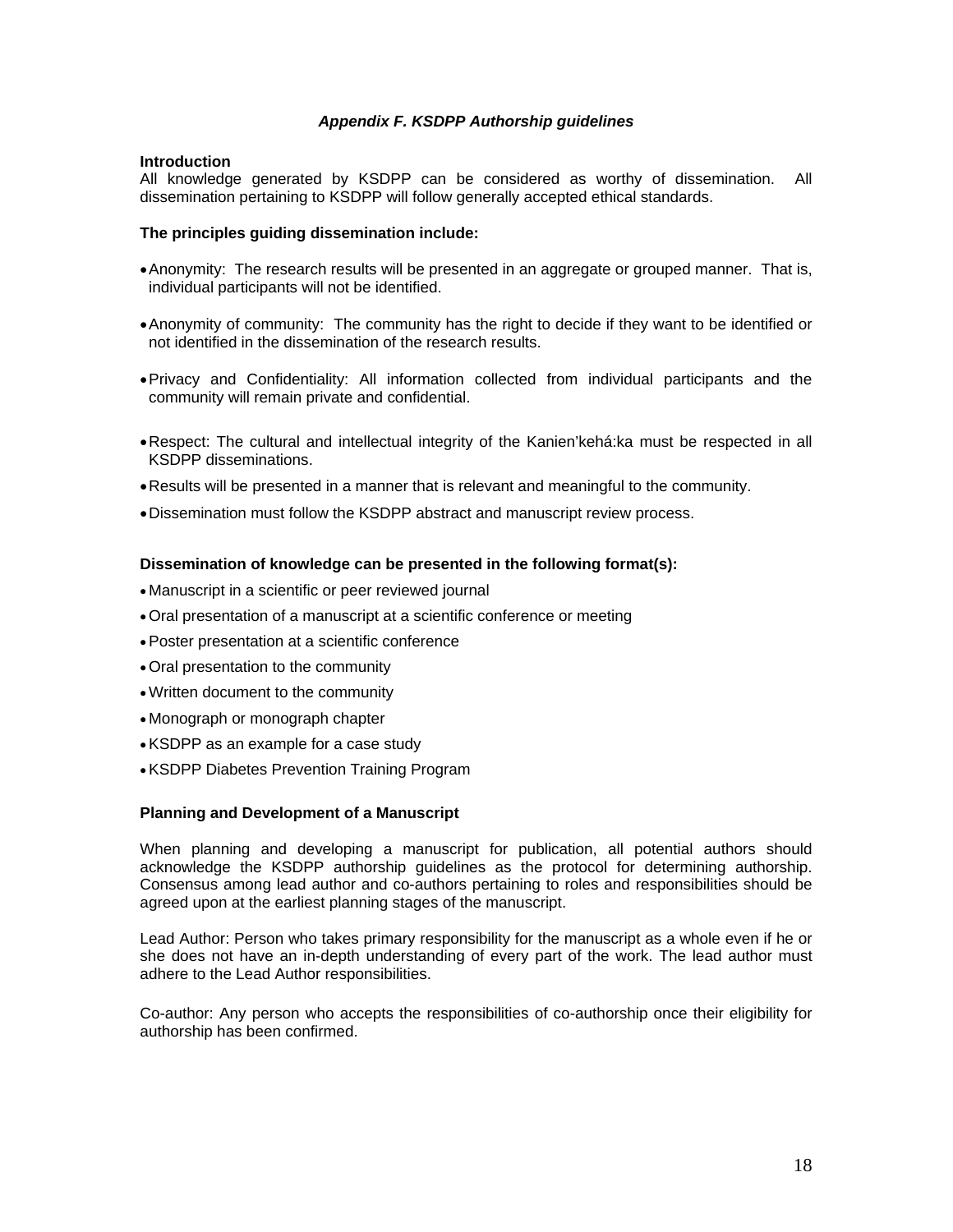### **Lead Author Responsibilities**

- •Co-ordinates the planning and development of the manuscript in collaboration with KSDPP Research Team members determines who has satisfied eligibility criteria for invitation for authorship.
- •Sends out invitation and a developed plan/outline of the manuscript to invited co-authors and the KSDPP authorship guidelines.
- •Ensures invited co-authors discuss the plan/outline of the manuscript (via e-mail, telephone conference, meeting, etc.).
- •Ensures that co-authors outline their contributions and agree on their contribution before the writing process begins.
- •Establishes that criteria for authorship and responsibilities are respected.
- •Maintains contact with the Research Co-ordinator, to ensure that the community manuscript review process is followed.
- •Submits manuscript to scientific journal, obtaining signatures for disclosure, etc.
- •Co-ordinates multi-site manuscripts and acts as a liaison with the other multi-site team members.

# **Eligibility Criteria for Invitation for Authorship**

Lead author and co-authors must satisfy at least one of the following criteria to be invited for authorship:

- •Have contributed substantially to the implementation of a specific intervention (relevant to the manuscript).
- •Have contributed substantially to the concept and design of the research.
- •Have contributed substantially to a synthesis of the literature review.
- •Have contributed substantially to acquisition of the data.
- •Have contributed substantially to the analysis of the data.
- •Have contributed substantially to the interpretation of the findings.
- •Can provide essential expertise (e.g., academic, indigenous knowledge, historical clarification, cultural relevancy, etc.).

#### **Criteria for authorship**

- Have satisfied at least one criterion for invitation to authorship, and
- Have contributed substantially specific and relevant ideas to the overall manuscript or to a section of the manuscript, and
- Accept the responsibilities of an author.

#### **Authorship Responsibilities**

The following responsibilities are required for KSDPP authorship All authors must respect each of the four authorship responsibilities:

- 1. Read and understand the overall manuscript.
- 2. Provide a written outline of his /her contribution to the manuscript to be approved by all of the co-authors before writing begins.
- 3. Work within the set time line.
- 4. Approve the final draft of the manuscript.

#### **Student Authorship:**

If a student is writing an article based on his/her thesis then s/he will be the first author.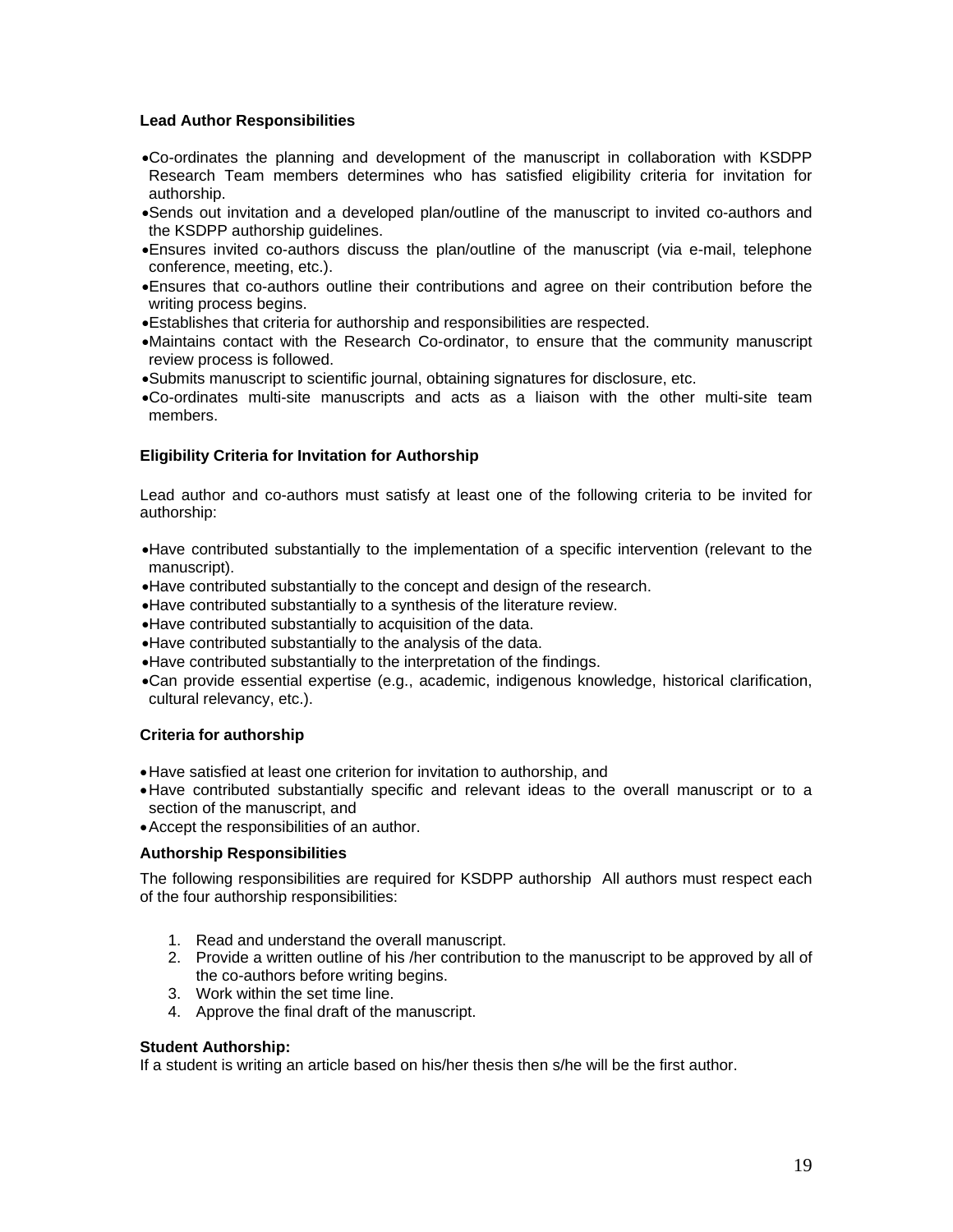# **Acknowledgment Section of KSDPP Authorship Guidelines**

All those who contributed to the research project, but do not meet the KSDPP authorship criteria, may be offered inclusion in the acknowledgment section of the manuscript.

The lead author of the manuscript must acquire written permission from those who are acknowledged.

#### **Funding**

The funding source for the research being disseminated must be included.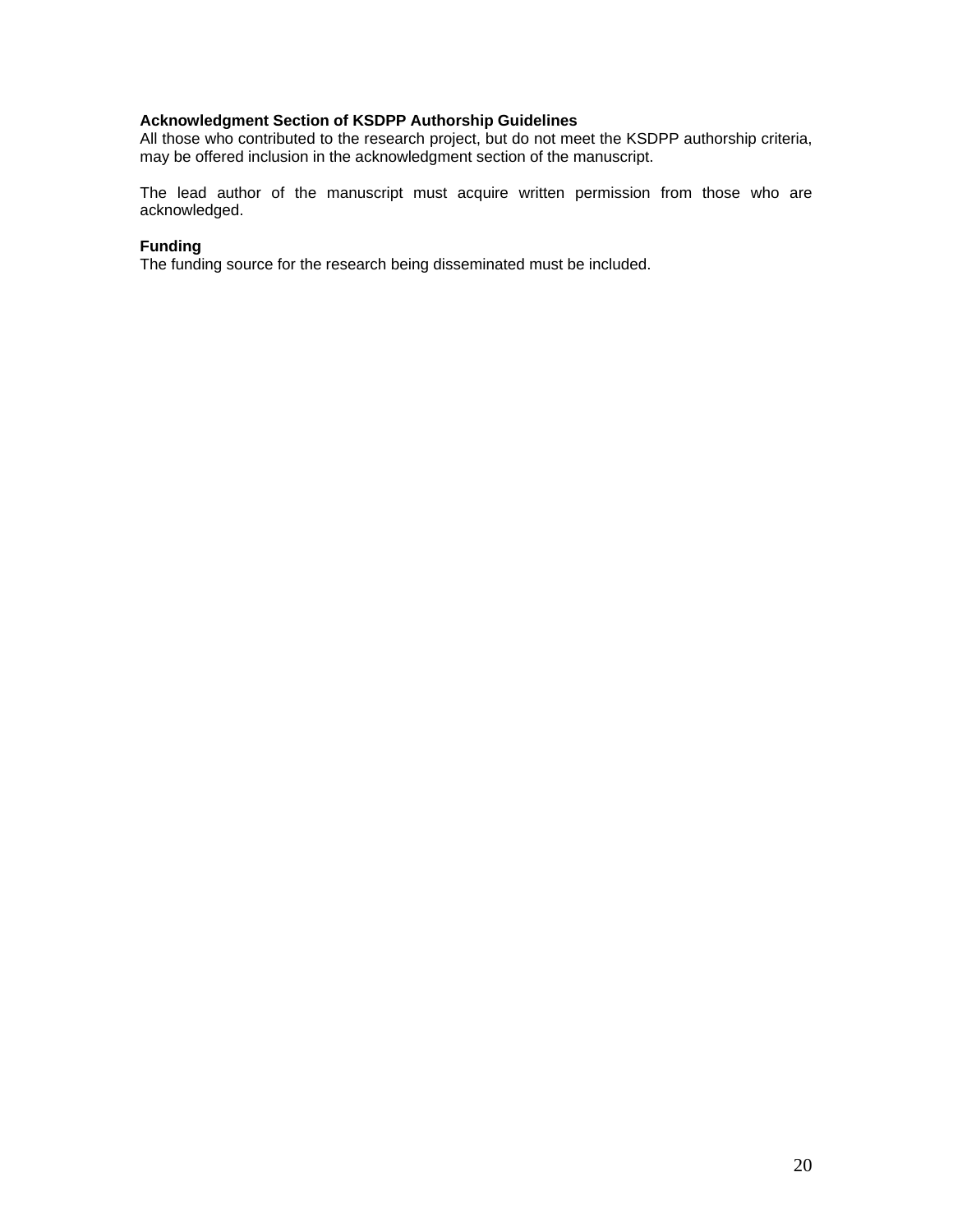# *Appendix G. Researcher Checklist*

| <b>Review and Approval Process</b>                                  | Date completed |
|---------------------------------------------------------------------|----------------|
| Submission of letter of interest to KSDPP Scientific Director<br>1. |                |
| 2. Submission of detailed research proposal and presentation to     |                |
| <b>KSDPP Research Team</b>                                          |                |
| 3. Approval in principle received from KSDPP Research Team          |                |
| 4. Presentation of research proposal to KSDPP Community             |                |
| <b>Advisory Board</b>                                               |                |
| 5. Presentation to Combined Schools Committee or other              |                |
| community organisation (if applicable)                              |                |
| 6. Certificate of Approval obtained from the KSDPP Community        |                |
| <b>Advisory Board</b>                                               |                |
| 7. Submission of ethics application to the appropriate university   |                |
| Institutional Review Board                                          |                |
| 8. Certificate of Approval received from the appropriate university |                |
| <b>Institutional Review Board</b>                                   |                |
| 9. Summary of research proposal and copy of CAB certificate of      |                |
| Approval and IRB approval to OHSSRC                                 |                |
| 10. Completion of Ethics tutorial or course                         |                |

| <b>Dissemination process</b>                                    | Date completed |
|-----------------------------------------------------------------|----------------|
| Presentation of final results to KSDPP Research Team            |                |
| 2. Presentation of final results to KSDPP Community Advisory    |                |
| Board                                                           |                |
| 3. Submission of summary article written for Kahnawá: ke        |                |
| community                                                       |                |
| 4. Summary of research findings to OHSSRC                       |                |
| 5. Submission of draft of scientific article to Supervisor      |                |
| 6. Submission of thesis draft for community and academic review |                |

| Upon completion of requirements for degree                   | Date completed |
|--------------------------------------------------------------|----------------|
| Return of data to KSDPP (check where applicable)<br>1.       |                |
| consent forms<br>a)                                          |                |
| completed questionnaires                                     |                |
| focus group audio tapes<br>C)                                |                |
| focus group transcripts                                      |                |
| other, please specify<br>e)                                  |                |
| 2. Provide permanent address, phone number and email address |                |
| to Research Secretary                                        |                |
| Complete summary form (see next page)<br>3.                  |                |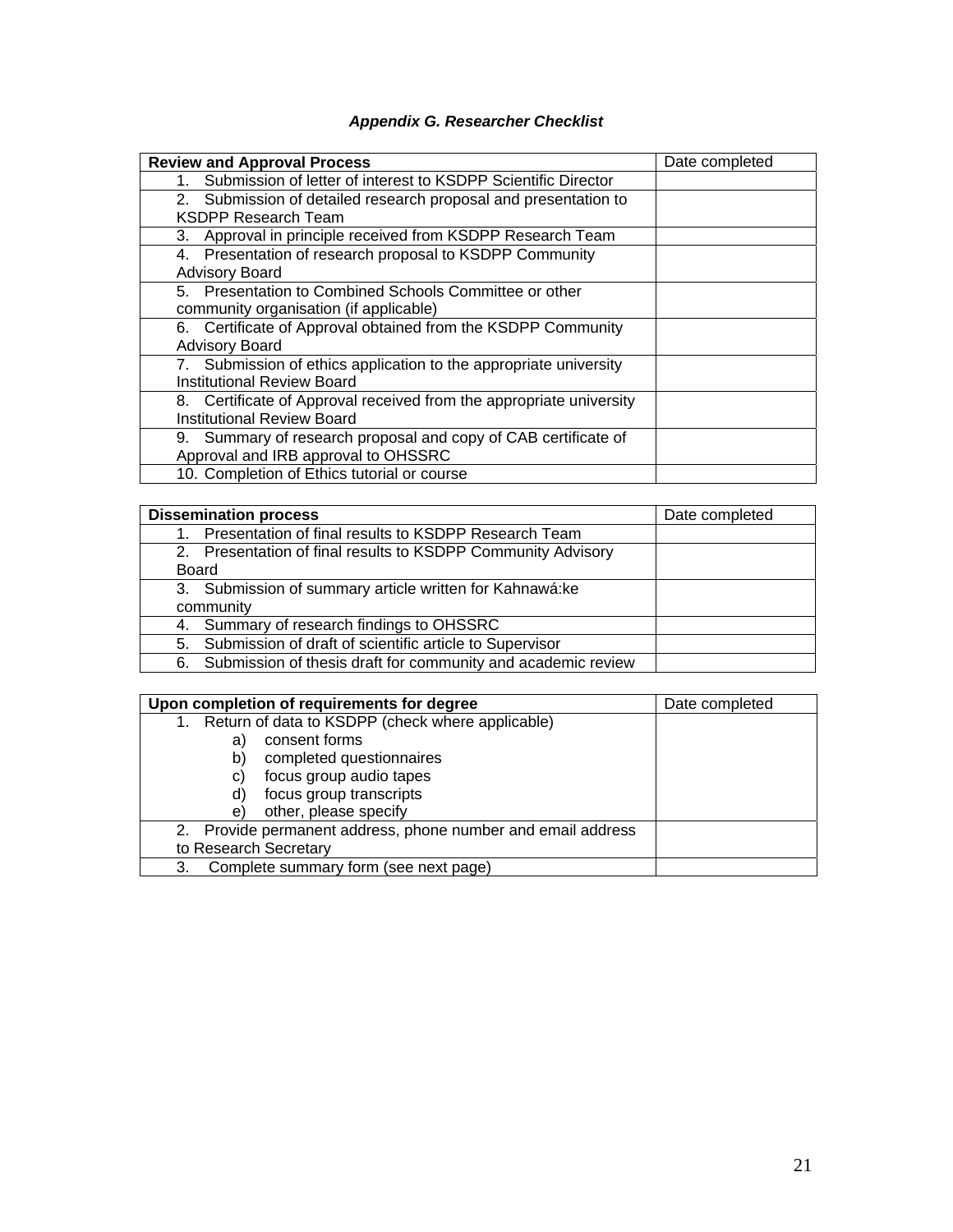# **APPENDIX G (continued)**

#### **Researcher Check List**

Summary of Research:

- 1. Title of research project:
- 2. Author (principal investigator) and collaborators (include Master's/summer students):
- 3. Funding agency:
- 4. Year(s):

5. Summary (one paragraph including research objective and methods, sample size, description of participants)

6. Results (main findings)

7. Dissemination (where results were presented e.g. poster presentation at a conferencegive name and year of conference, name of published article and journal citation, etc)

8. Recommendations from results (for intervention team)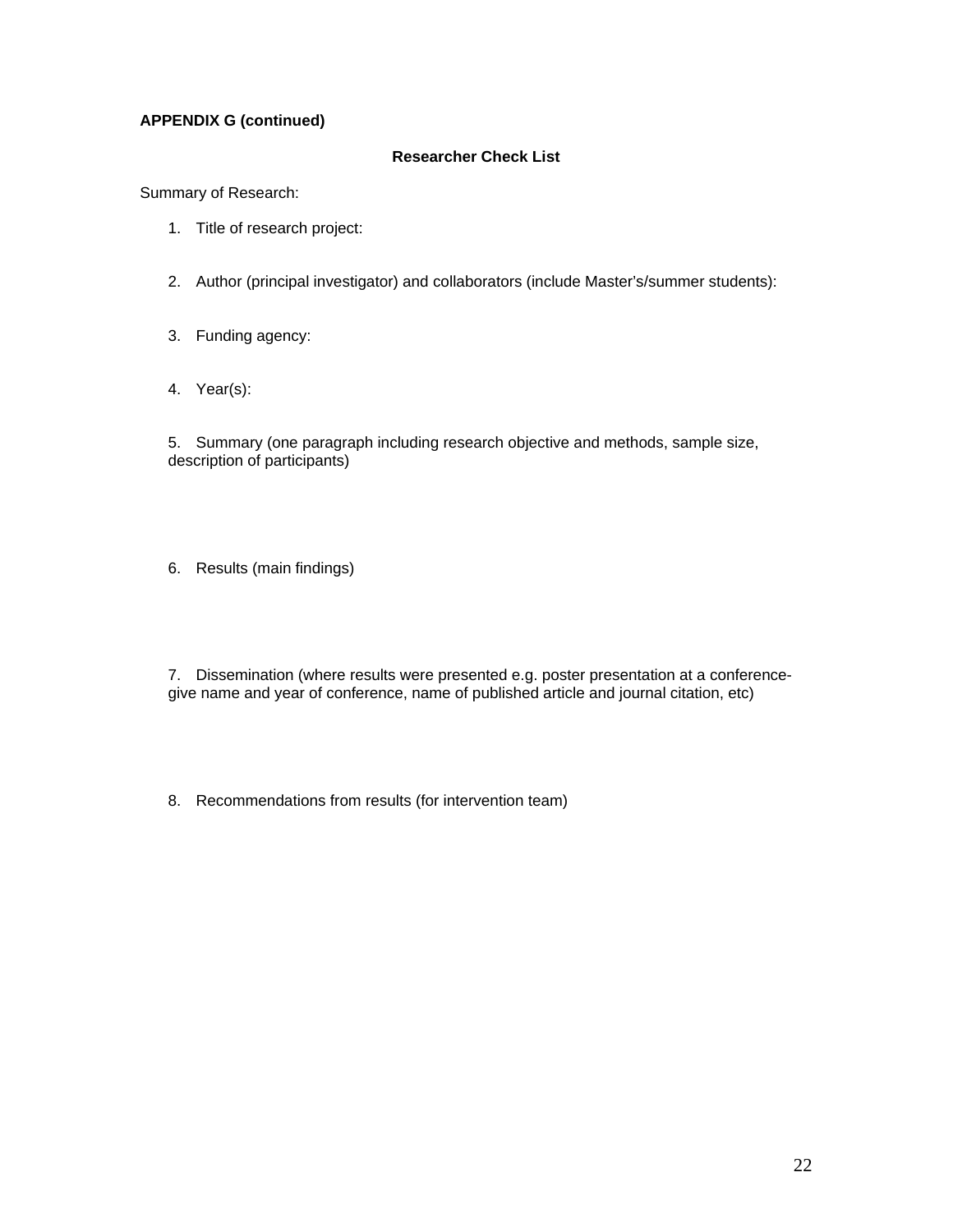#### **Glossary of Terms**

**Active, free and informed consent:** refers to the consent process, the consent form and the rights of participants and the community. The researcher must explain thoroughly and clearly what the research is about and what participating in the research entails to the prospective participant. The rights of the participant must be explained to allow the participant to make an informed decision to choose to participate in the research i.e. participants cannot be coerced, forced or fooled into taking part in the research.

**Aggregate data:** data that is presented in a grouped or summarized format. For example, with the elementary school data collection, the results are presented as aggregate data. Student's individual data is not presented.

**Anonymity:** an ethical principle that applies to the dissemination and publication of research results**.** Any data collected from an individual or the community must never be identified. Data is never linked to a single individual or a community.

**Anonymous data:** is data that has no identifying connection to an individual whatsoever. For example, asking a person on the street to fill out a survey but not recording their name.

**Anonymised data:** is data that was once linked to a person but has been permanently stripped of identifiers. The data is coded (no names) and there is no master list.

**Approval in principle:** refers to the conditional approval of a research proposal. Approval in principle means that the KSDPP Research Team has reviewed the research proposal and therefore supports the researcher's proposal in principle. Following the Review and Approval Process for Ethically Responsible Research, the research proposal must be reviewed and approved by the Community Advisory Board, the appropriate community organizations and the university Institutional Review Board before the research begins.

**Capacity building:** is a process that develops and strengthens a community's capacities to effect change by providing individuals with the opportunity to have a direct role in the economic and social regeneration of their communities. Capacity building is a process that empowers people to manage their own affairs by promoting community ownership and self-determination.

**Certificate of Approval (COA):** the COA is issued by both the CAB executive committee and the appropriate university Institutional Review Board (IRB) after the research has undergone the Review and Approval Process for Ethically Responsible Research.

**Coded data:** when data is collected from participants, their names are initially recorded. When the data is entered into a database, the participant's names are removed and are replaced with a unique identification number.

**Community Advisory Board (CAB):** The CAB is made up of community members and community-based researchers. The work and dedication of CAB in the research and intervention activities of KSDPP is evidenced in the sense of ownership CAB has for KSDPP. CAB's commitment is rooted in a strong belief of the importance of the inclusion of community traditions, values and culture in all aspects of KSDPP involvement in the prevention of diabetes and ensuring a well future for Seven Generations.

**Community-based participatory research:** is a research partnership that equitably involves the community and researchers in all aspects of the research process. The partners contribute unique strengths and shared obligations to enhance the understanding of an issue and the social and cultural dynamics of a community, integrating the knowledge generated with action to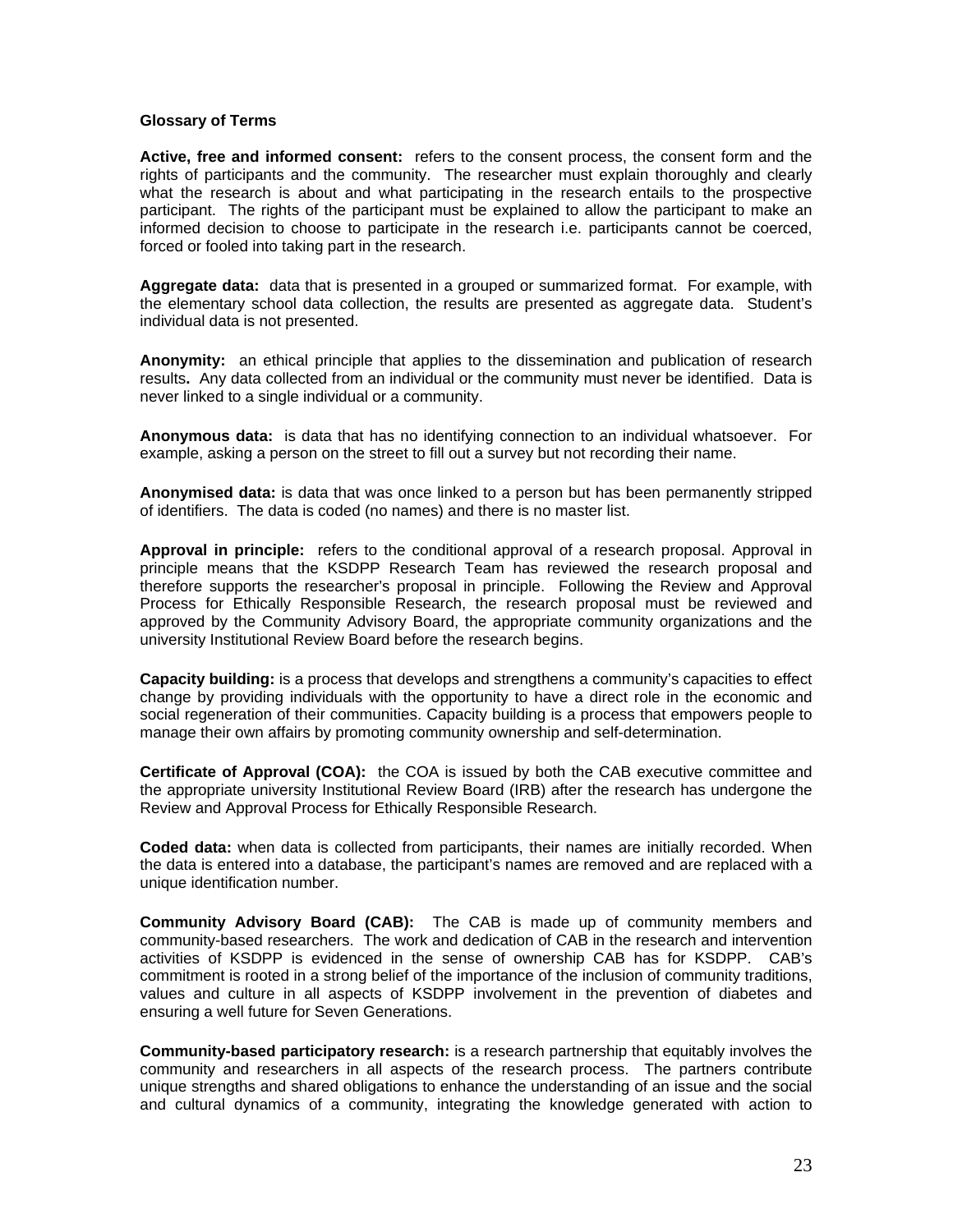improve the health and well being of communities and to create new knowledge for the benefit of society.

**Community researcher:** within the framework of community-based participatory research, a community researcher is a community member who contributes to the research process of generating knowledge that is relevant and beneficial to both the community and the research process. The community researcher has the opportunity to learn about the theories and practices of research and the development of interventions and evaluations. In this way a community researcher is well placed to combine the knowledge of science and community ways, which brings about a collaborative and cohesive community-based research project.

**Community-based researcher:** community-based researchers are researchers who are not from the community who contribute to the research process.

**Confidential data:** is data that is coded (no names) and could be linked or traced back to the specific individual participant through a master list. However, the researcher has no access to the master list.

**Consensual decision making process:** is a decision making process that not only seeks the agreement of most participants but also to resolve or mitigate the objections of those not in general agreement. It is a process that attempts to achieve the most agreeable decision by providing a voice to all those effected or concerned. Consensus is usually defined as both a) general agreement, and b) the process of getting to such agreement.

*Skennen***,** *Ka'nikonrio, and* Kariwi:io In relation to the Indigenous methodologies section of the Code's preamble, and Haudenosaunee (Iroquois) consensual decision making: *Skennen***,** Kasastenshera *and* Kariwi:io, are the philosophical underpinnings of the Kaianerekowa, or the Great Law of Peace. Literally translated *Skennen* is peace, *Kasastenshera* power and *Kariwi:io*  is righteousness.

**Confidentiality:** refers to the legal and ethical obligation that arises from a relationship in which a person receives information from or about another person. The recipient has an obligation not to use that information for any purpose other than that for which it was given and not disclose it.

**Consent:** refers to the consent process. When consent is obtained a person agrees to participate and gives their written permission.

**Consultation**: consultation is an open communication process for presenting and receiving information before final decisions are made. Consultation involves an honest exchange of information about aims, methods, and potential outcomes of the research for all partners. Consulting with a community includes incorporating feedback and concerns.

**Data:** facts, observations, information or measures that have been collected and recorded. This also includes, but is not limited to, verbal quotations, photographs, pictures, and art work.

**Database:** a collection of data that is organized for easy access and analysis. Databases are usually computerized.

**Dissemination:** or knowledge dissemination is the process of presenting the research results back to the community as well as within the public domain.

**Ethics:** refers to the rules of conduct that express and reinforce important social and cultural values of a society. The rules may be formal and written, spoken or simply understood by groups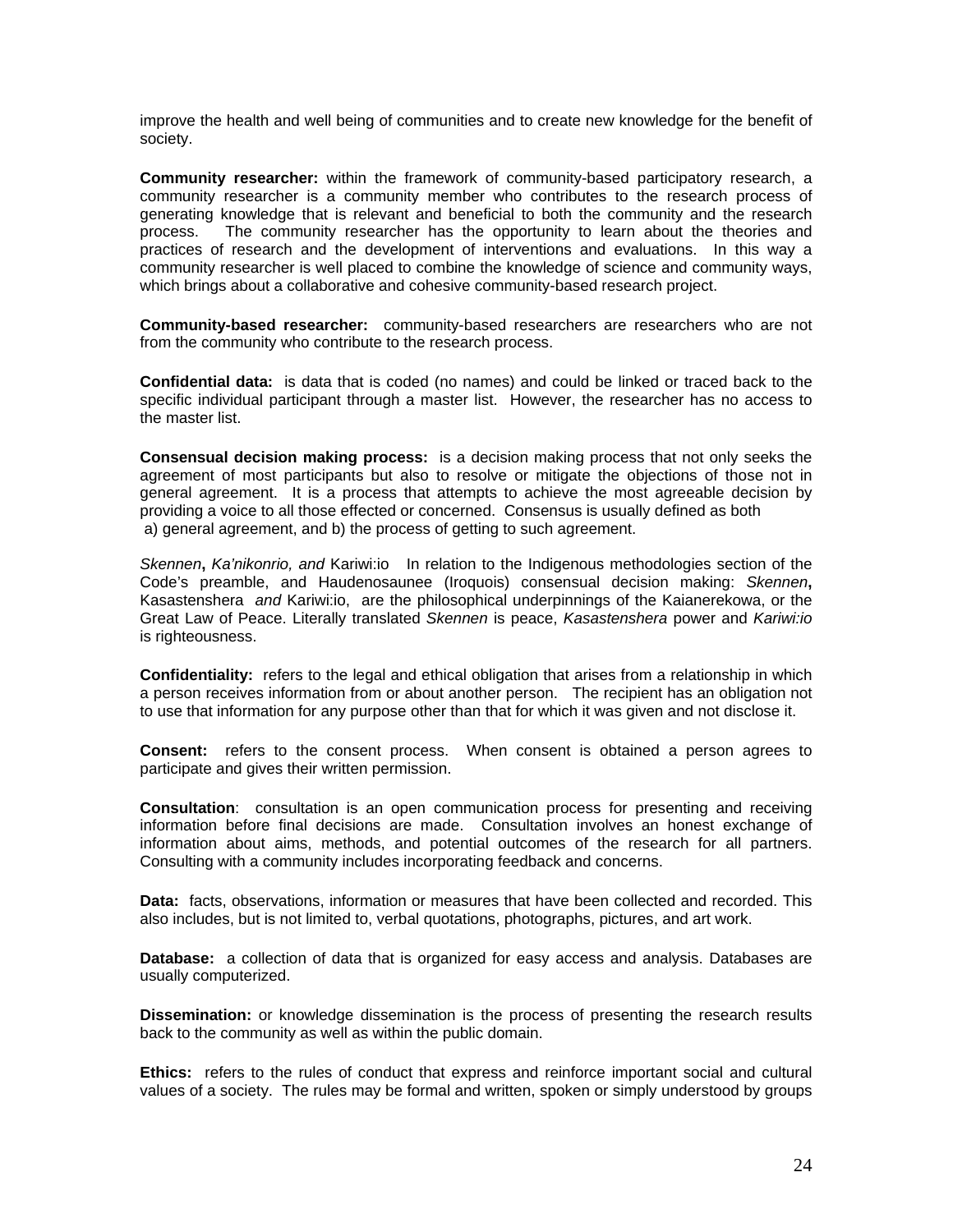who agree to the rules. Ethics are the rules governing a partnership/relationship (Brant-Castellano, 2004).

**Ethical Space:** Willie Ermine (2000) in his M.Ed. thesis, *The Ethics of Research Involving Indigenous Peoples*, developed the concept of "ethical space" as the space between the Indigenous and Western spheres of culture and knowledge relative to research issues. Within research involving Indigenous peoples, the abstract space, is the space between Indigenous and Western worlds, the separation between cultures and worldviews, the division. However, the division or space can be perceived as the bridge between community and researchers that provides for an understanding that is substantial and ethical. The ethical space provides a framework for how people from different cultures, worldviews and knowledge systems can engage and work in an ethical/moral manner.

**Institutional Review Board (IRB):** a committee established by an institution/university that carries out the ethics review of research projects involving humans. All research that involves living human subjects requires review and approval by a research ethics board in accordance with the Tri*-Council Policy Statement: Ethical Conduct for Research Involving Humans.*

The Review and Approval for Ethically Responsible Research Process within KSDPP involves review and approval by the appropriate university Institutional Review Board.

**Kanien'kehá:ka:** People of the Flint, Mohawk people, which is not specific to Kahnawá:ke and includes Mohawks of Kanesata:ke, Akwesasne, and Wahta.

**Letter of Interest:** in relation to the Review and Approval of Ethically Responsible Research Process, the letter of interest outlines the general research interests and objectives of a potential researcher wanting to do collaborative and community-based participatory research with KSDPP.

**Master list:** a list of all the participants in a research project with unique identification numbers that is only accessible by the research assistant to ensure confidentially. The master list is locked in a safe.

**OCAP:** Adopted from the National Aboriginal Health Organization (NAHO). The acronym refers to the principles that apply to all aspects of research with Aboriginal peoples.

**Ownership**: the notion of ownership refers to the relationship of a community to its cultural knowledge/data/information. The principle states that a community or group owns information collectively in the same way that an individual owns his or her own personal information. It is distinct from guardianship/stewardship.

**Control:** control asserts that Aboriginal people, their communities and representative bodies are within their rights in seeking to control all aspects of research and informationmanagement processes that impact them.

**Access:** Aboriginal people must have access to information and data about themselves and their communities, regardless of where these are held. This includes their right to manage and make decisions regarding access to their collective information.

**Possession**: possession is a mechanism by which ownership can be asserted and protected.

**Onkwehón:we -** the real people

#### **OHSSRC - Onkwata'karitáhtshera Health and Social Services Research Council:**

Kahnawa:ke's One Health and Social Services Agency.

**Parallel/ concurrent review and approval process:** refers to the Review and Approval Process for Ethically Responsible Research Process. Review and approval is required from the CAB, and if necessary also the Kahnawá:ke Schools Combined School Committee before the start of any research. However, if other community organizations are involved in the research, submission for review and approval can be made in parallel/concurrently to that organization and the Institutional Review Board.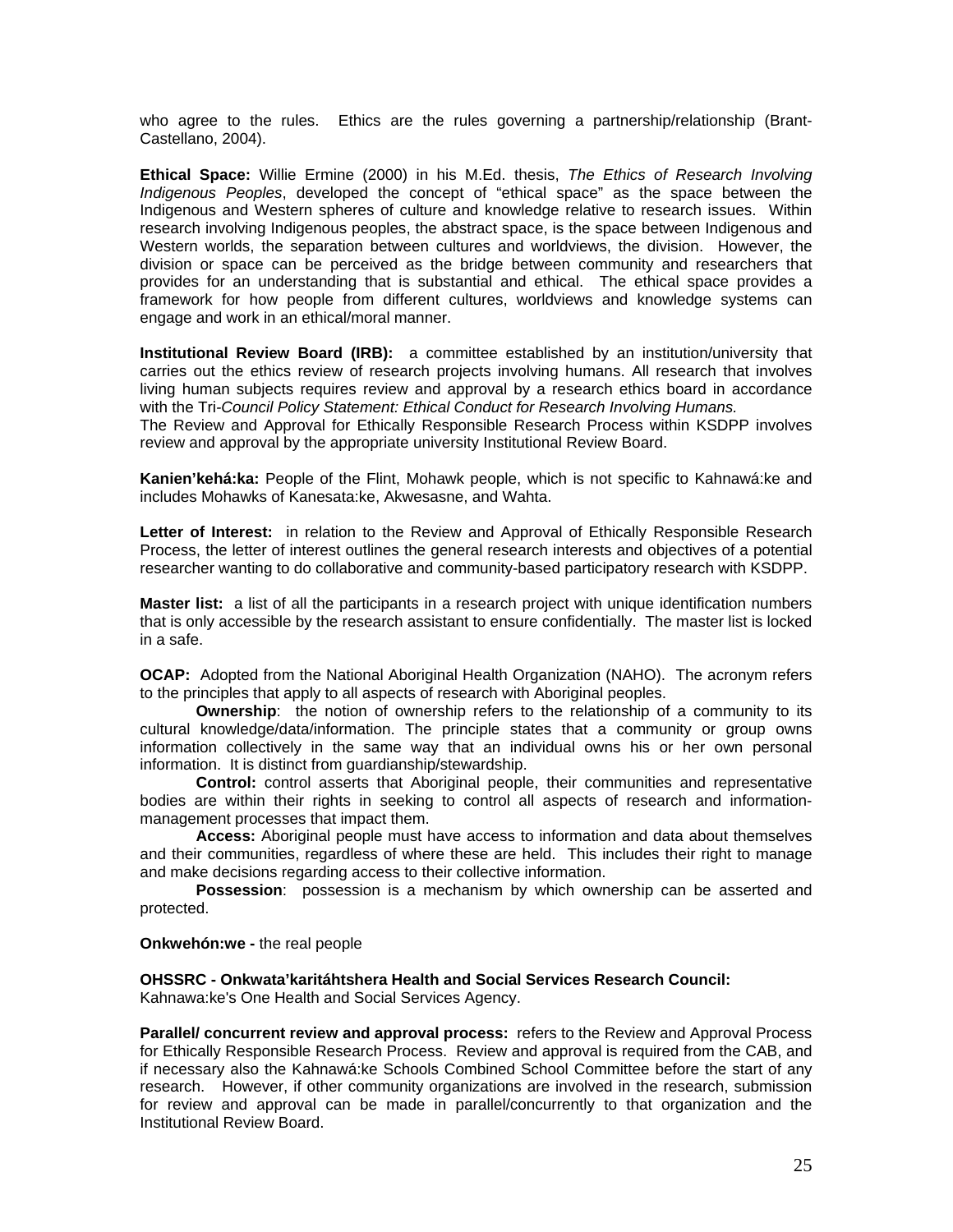**Partner:** the Kanien'kéha word for partner is:

Teionkwarihwaienawá:kon is defined as "more than three partners working together on matters that are important to us."

**Primary data analysis:** is the first analysis of the original data.

**Research protocol:** explains how the research is going to be carried out. The protocol includes the research rationale, design, methodology, and expected contribution to the advancement of knowledge.

**Research process:** aspects of the research process includes; development of the research question; determining the research design/methodology; the acquisition of data; the analysis of data; the interpretations of the results; and the dissemination and publication of the results.

**Review and Approval Process for Ethically Responsible Research:** the Review and Approval Process for Ethically Responsible Research applies to any researcher who wants to conduct research with KSDPP. The Review and Approval Process for Ethically Responsible Research is a multistage process that requires community consultation and community involvement. Ongoing consultation ensures that the research supports the principles of community - based participatory research and respects the KSDPP Code of Research Ethics.

Please see Appendix A: Review and Approval Process for Ethically Responsible Research

**Research:** a systematic investigation to establish facts, principles or generalisable knowledge. Activity intended to investigate, document, bring to light, analyze, or interpret matters in any domain, to create knowledge for the benefit of society.

**Research ethics:** a collection of aspirations, regulations, and or guidelines that represent *values* of the group or profession to which it applies. A system of rules or standards that distinguishes between acceptable and unacceptable research practices.

**KSDPP Research Team**: includes academic researchers, community researchers, students and KSDPP staff.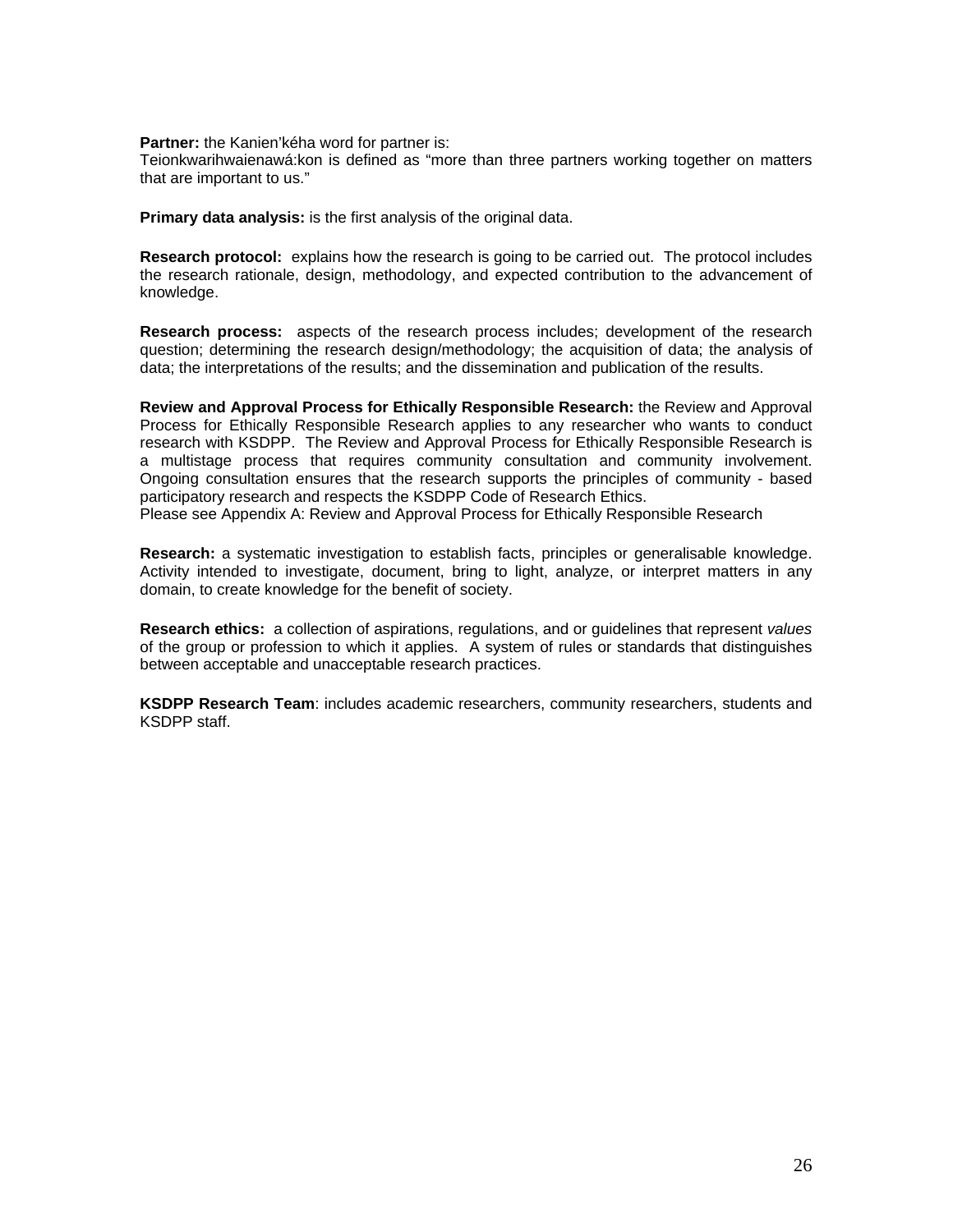#### **Acknowledgments**

We would like to acknowledge the original KSDPP community – researcher team who created the original KSDPP Code of Research Ethics in 1994 (copyright 459302 in 1997).

The 2007 revision of the KSDPP Code of Research Ethics was undertaken by a KSDPP subcommittee. The members included community members (Tracee K Diabo, Rita McComber, Amelia McGregor, Joyce Rice); academic researchers (Drs Margaret Cargo and Ann C Macaulay); and local PhD candidates (Treena Delormier, and Kahente Horn-Miller). The authorship guidelines were first drafted with additional input from Dr Lucie Lévesque, Jennifer Duplantie and Alex McComber.

We thank the Alex McComber, KSDPP Research Team and Community Advisory Board members (Kaiatitahké Jacobs and Treena Delormier) for their time, advice and final review.

This revision was funded by the Canadian Institutes for Health Research (CIHR) through the Community Alliance for Health Research (CAR # 43274).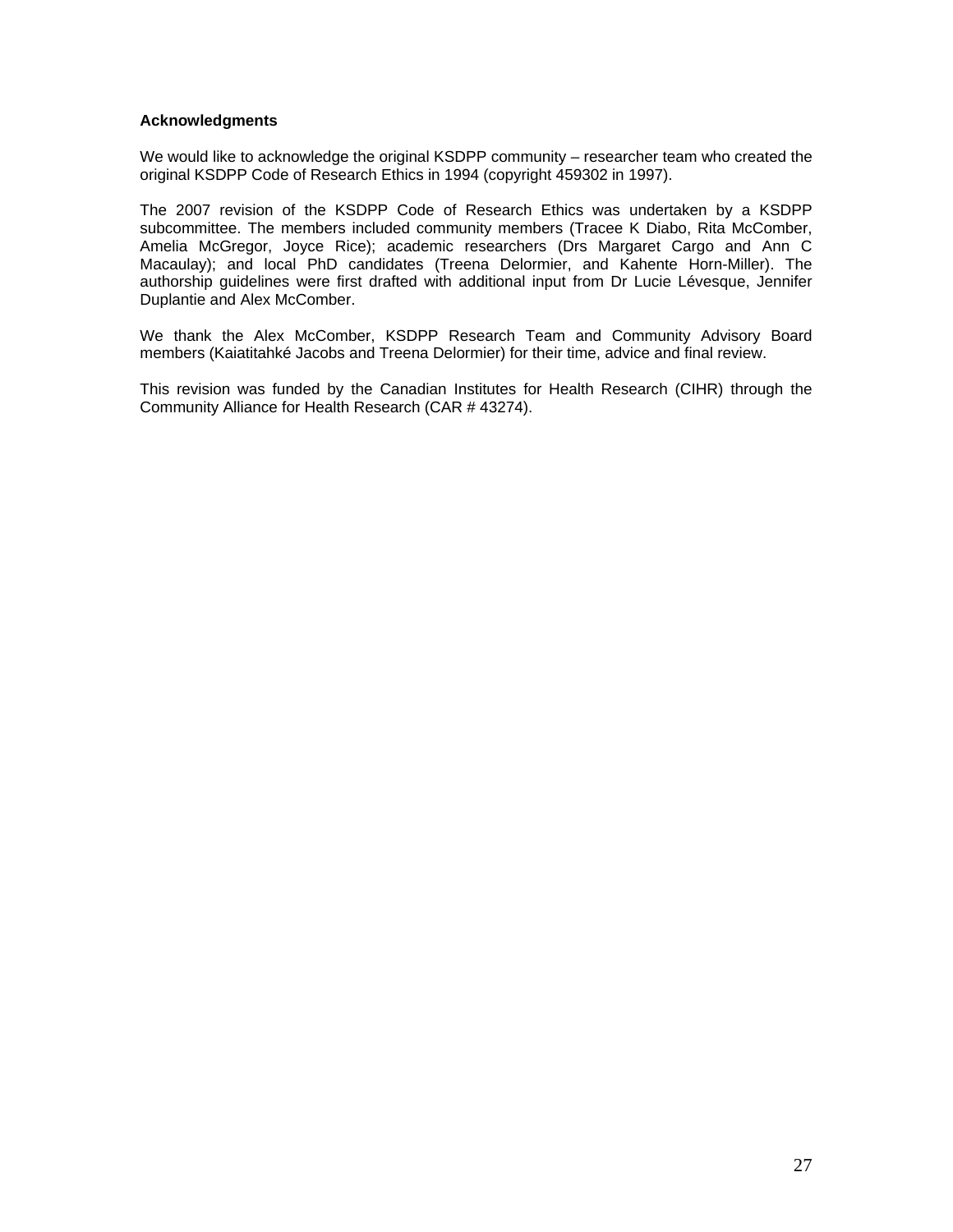#### **References**

(includes references from original KSDPP Code of Research Ethics)

Aboriginal Health and Medical Research Council of New South Wales. (2001). Ethics and Confidentiality. Paper Rural Doctors Network. April. (http://www.nswrdn.com.au/client\_images/6174.pdf)

American Indian Law Center, Inc. (1999). American Indian Law Center, Inc. *Model Tribal Research Code*. 3rd ed. Albuquerque, New Mexico, United States (http://www.pre.ethics.gc.ca/english/pdf/mdl-code1)

Association of Canadian Universities for Northern Studies (ACUNS). (1998). Ethical Principles for the Conduct of Research in the North. Ottawa, Canada: Association of Canadian Universities for Northern Studies. (http://www.acuns.ca/)

Australian Institute of Aboriginal and Torres Strait Islander Studies (AIATSIS). Guidelines for Ethical Research in Indigenous Studies. (2000). Australia. (http:www.aiatsis.gov.au)

Boyer Y. (2004). Discussion Paper Series In Aboriginal Health: Legal Issues. The International Right to Health for Indigenous Peoples in Canada http://16016.vws.magma.ca/english/pdf/aboriginal\_health\_paper3.pdf

Brant Castellano M. (2004). Ethics of Aboriginal Research. *Journal of Aboriginal Health* 1 (1): 98-114. (http:// www.naho.ca/english/naho\_journal.php)

British Sociological Association. (2001) Authorship Guidelines for Academic Papers.

Center for Indigenous Peoples' Nutrition and Environment (CINE). (2003) Indigenous peoples and participatory health research. Montreal, Canada, McGill University. (http://cine.mcgill.ca)

Council for International Organizations of Medical Sciences (CIOMS). (2002). International Ethical Guidelines for Biomedical Research Involving Human Subjects. CIOMS, Geneva. (http://www.cioms.ch/menu\_texts\_of\_guidelines.htm)

Diabo T. (2000). Aboriginal Governance and Democratization in Post Colonial Canada: A Case Study of Aboriginal Capacity Building Relating to the Responsibility of Developing and Executing Environmental Assessment Regimes. Concordia University. Unpublished master thesis.

Ethics of Research Involving Indigenous People-Report of the Indigenous Peoples Health Research Centre, Regina, Saskatchewan http://www.iphrc.ca/text/Ethics Review IPHRC.pdf and http://www.iphrc.ca/text/IPHRC Ethics Review Appendices.pdf

Ermine W, Sinclair R, Jeffery B. (2004). The Ethics of Research Involving Indigenous Peoples. Report of the Indigenous Peoples' Health Research Center to the Interagency Advisory Panel on Research Ethics (PRE). Indigenous Peoples' Health Research Center. Saskatoon, Canada. (http://www.iphrc.ca/text/Ethics%20Review%20IPHRC.pdf)

Freeman W. (1994). Making research consent forms informative and understandable: the experience of the Indian Health Service. *Cambridge Quarterly Healthcare Ethics.* 3: 510-520.

Freeman W. (1993). Research in rural Native communities. In Bass M, Dunn E, Norton P, Stewart M, & F. Tudiver (Eds.). *Conducting research in the practice setting Vol 5, 179- 196)*. Newbury Park, CA: Sage Publications.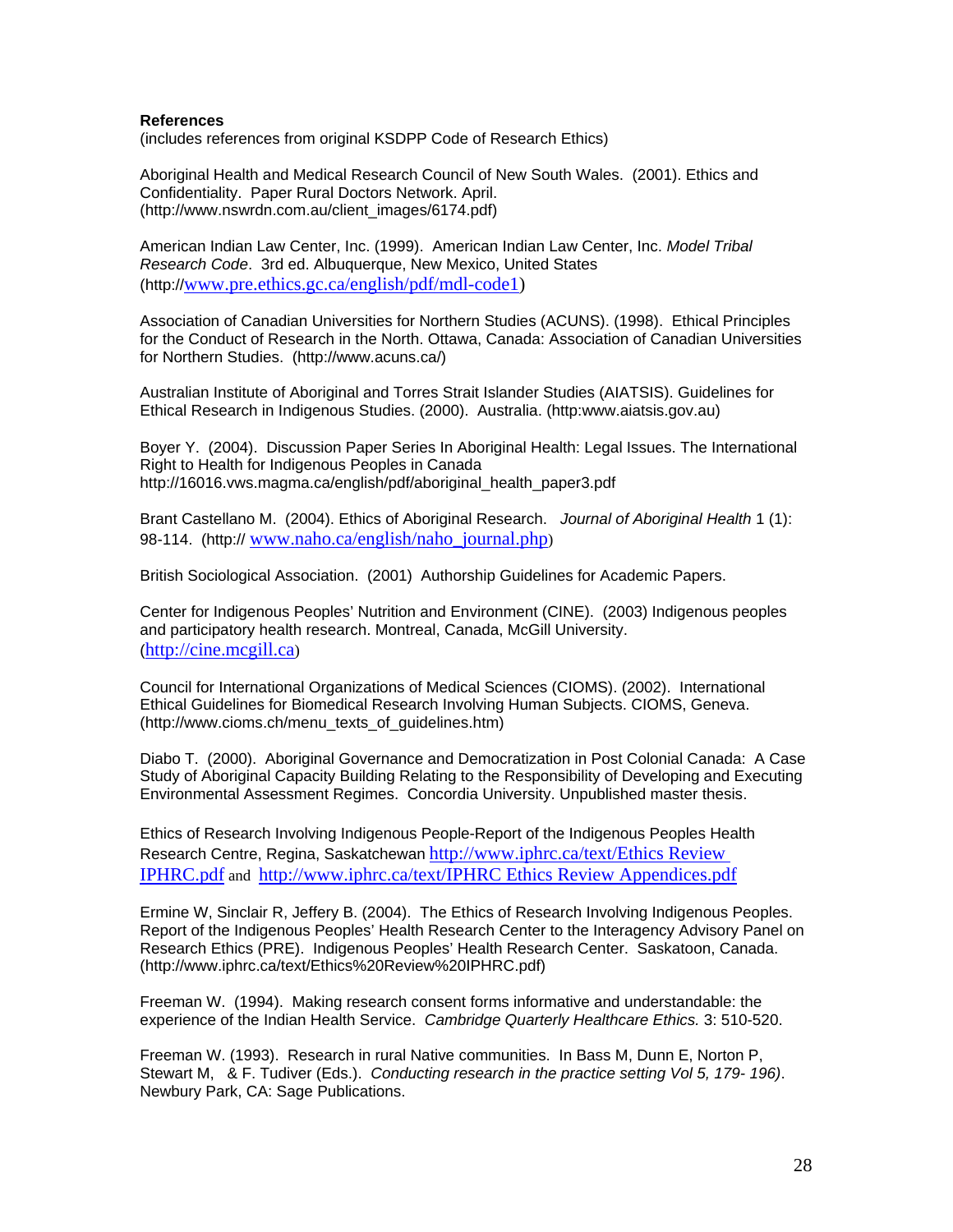Green L, George M, Daniel M, Frankish C, Herbert C, Bowie W, & O'Neill M. (1994). Study of Participatory Research in Health Promotion. The Royal Society of Canada. (Guidelines from this document available at www.lgreen.net)

Guidelines on Ethical Matters in Aboriginal and Torres Strait Islander Health Research. (1991) National Health and Medical Research Council, Commonwealth of Australia. (www.health.gov.au/nhmrc/ethics/asti.pdf**)**

Herbert C. (1996). Community-based research as a tool for empowerment: The Haida Gwaii Diabetes Project Example. *Canadian Journal of Public Health.* 87(2)109-112.

Hoey J. (2000). Who wrote this paper anyway? *Canadian Medical Association Journal.* 163 (6):716-717.

Horn-Miller K. (2003). The Emergence of the Mohawk Warrior Flag: A symbol of Indigenous Unification and Impetus to Assertion of Identity and Rights Commencing in the Kanienkehá:ka Community of Kahnawá:ke*.* Concordia University. Unpublished master thesis.

Kateri Memorial Hospital Center. (1997). Kahnawake Schools Diabetes Prevention Project. Code of Research Ethics. Kahnawá:ke Territory, Canada. (http://www.ksdpp.org/code.html)

Interagency Advisory Panel on Research Ethics. Ethics glossary. (www.pre.ethics.gc.ca)

Institute of Aboriginal Peoples' Health. Aboriginal Ethics Policy Development http://www.cihr-irsc.gc.ca/e/29339.html and Aboriginal Ethics Working Group http://www.cihrirsc.gc.ca/e/29343.html

Israel B, Cummings K, Dignan M, Heaney C, Perales D, Simons Morton BG, & Zimmerman A. (1995). Evaluation of Health Education Programs: Current Assessment and Future Directions. *Health Education Quarterly.* 22: 364-389

KSDPP data base. Caine V, Davis C, Jacobs T, Letendre A. (2003). Ethics in the Context of Research and Indigenous Peoples: A Bibliography. (http://www.ksdpp.org/docs/ethics\_database.pdf)

Labonte R. (1994). Health promotion and empowerment: reflections on professional Practice. *Health Education Quarterly.* 21: 253-268.

Macaulay AC. (1994). Ethics of research in Native communities. *Canadian Family Physician*. 40:1888-90.

Macaulay AC., Paradis G, Potvin L., Cross E, Saad-Haddad C, McComber A., et al. (1997). The Kahnawake Schools Diabetes Prevention Project: Intervention, evaluation, and baseline results of a diabetes primary prevention program with a Native community in Canada. *Preventive Medicine. 26:779-790.* 

Macaulay AC, Delormier T, Cross EJ, Potvin L, Paradis G, McComber AM, Saad-Haddad C, Desrosiers S, Kirby R. (1998) Participatory Research with Mohawk Community Creates Innovative Code of Research Ethics: The Kahnawake Schools Diabetes Prevention Project. *Canadian Journal of Public Health*. *89(2): 105-108.* 

Macaulay AC, Gibson N, Freeman W, Commanda L., McCabe M, Robbins C, Twohig P. For the North American Primary Care Research Group. (1999) Participatory Research Maximises Community and Lay Involvement. *British Medical Journal*;*319:774-8*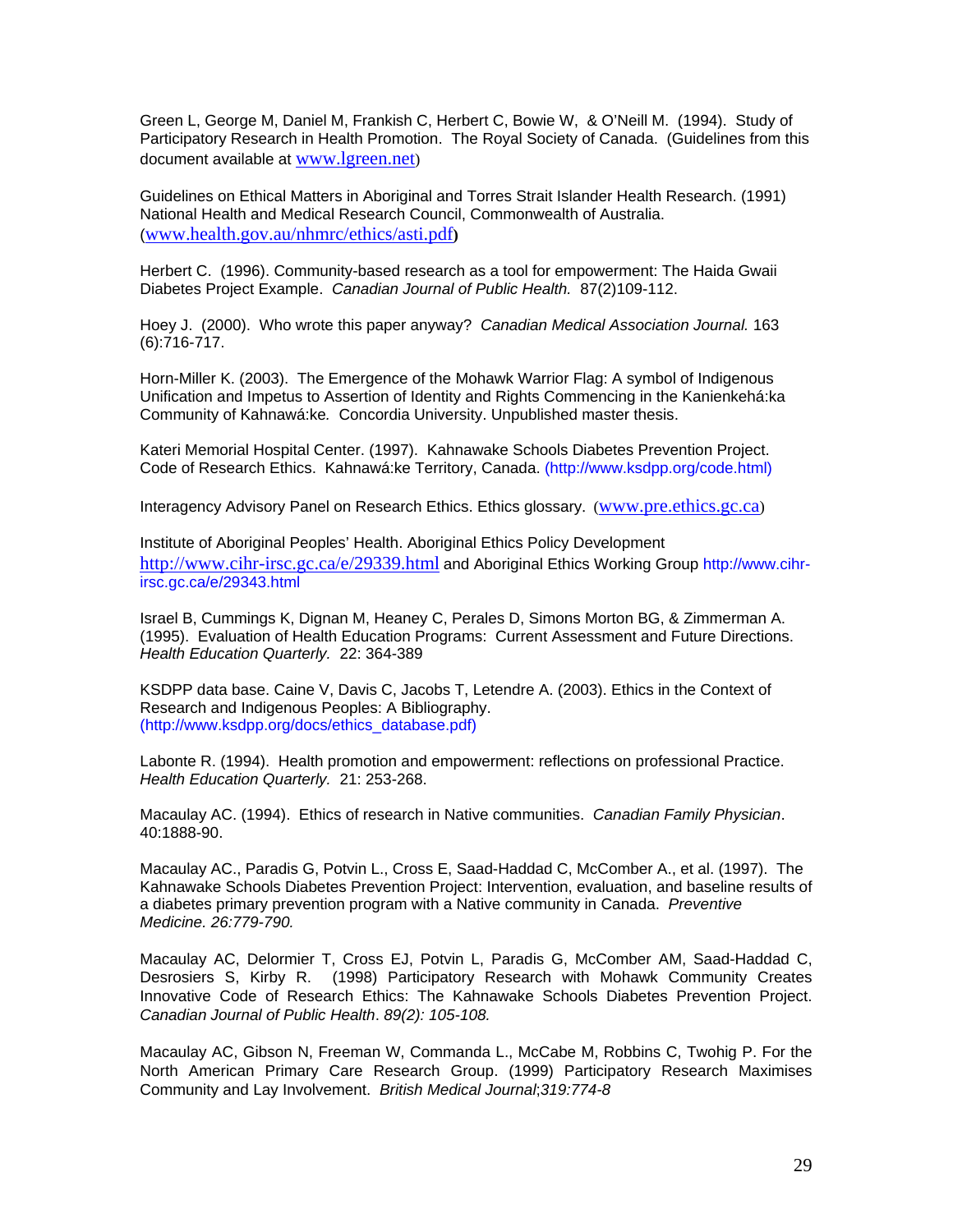Maddocks I. (1992). Ethics in Aboriginal research: a model for minorities or for all? *Medical Journal of Australia.* 157(8): 553-555.

Maori Health Committee of the Health Research Council of New Zealand. (1998). Guidelines for researchers on health research involving Maori. Health Research Council of New Zealand. (http://wwwhrc.govt.nz.maoguide.htm)

Matsunaga D, Enos R, Gotay C, et al. (1996). Cancer Supplement, Participatory Research in a Native Hawaiian Community. 78(7):1582-1586.

Masuzumi B, & Quirk S. (1993). Dene tracking. A participatory research process for Dene/Metis communities: exploring community-based research concerns for Aboriginal Northerners. Yellowknife, NWT, Canada, Dene Nation.

McGill University. McGill's Office of the Vice-Principal for Research. (2003). *Policy on the ethical Conduct of Research Involving Human Subjects.* Montreal, Quebec, Canada

McTaggart R. (1991). Principles for participatory research. *Adult Education Quarterly.* 41: 168- 187.

Mittelmark M. (1990). Balancing the requirements of research and the needs of communities. In Bracht N. (Ed.). *Health Promotion at the Community Level (125-139)*. Newbury Park, CA: Sage Publications.

Montour L.T, Macaulay AC. (1988). Returning research results to the Mohawk community. *Canadian Medical Association Journal.* 139: 201-202.

Mi'kmaq College Institute. (2000). *Mi'kmaq Ethics Watch.* Antigonish, NS: Mi'kmaq College Institute.(http://www.stfx.ca/campus/service/academic\_funding\_and\_research/Mi'kmaqEthi csProcedures1.doc)

Minkler M, and Wallerstein N. (Eds.). (2005). Community-Based Participatory Research for Health. San Francisco, CA, USA: John Wiley and Sons.

National Aboriginal Health Organization (NAHO). (2003). Research Tool Kit. Understanding Research. Ottawa: National Aboriginal Health Organization.

National Aboriginal Health Organization (NAHO). (2203). Privacy Tool Kit. The Nuts and Bolts of Privacy. Ottawa: National Aboriginal Health Organization.

National Aboriginal Health Organization (NAHO). (2003). Surveillance Tool Kit. Health Surveillance: The Basics. Ottawa: National Aboriginal Health Organization.

National Aboriginal Health Organization (NAHO). (2203). Ethics Tool Kit. Ethics in Health Research. Ottawa: National Aboriginal Health Organization.

O'Neil J, Kaufert J, Kaufert P, & Koolage W. (1993). Political considerations in health-related participatory research in Northern Canada. In: M. Dyck, & J. Waldram (Eds.). *Anthropology, Public Policy and Native Peoples in Canada* (pp*.* 215-232). Kingston: McGill-Queen's University Press.

Piquemal N. (2000). Four principles to guide research with Aboriginals. *Policy Options* 11: 49-51.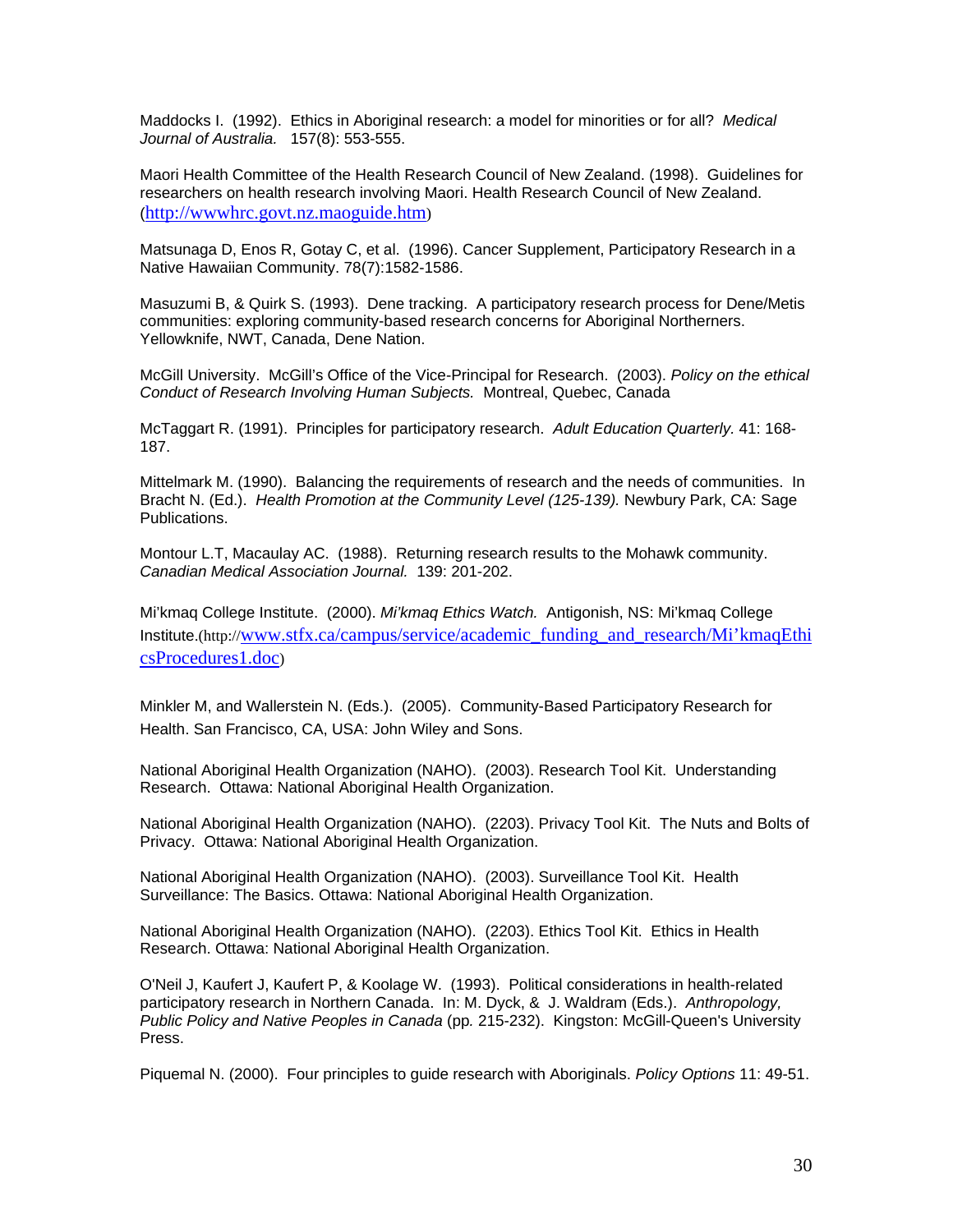Piquemal N. (2000). Free and informed consent in research involving Native American communities. *American Indian Culture and Research Journal.* 25(1): 65-79.

President and Fellows of Harvard College. (1996). Materials adapted from the paper version of Faculty Policies on Integrity in Science. Harvard Medical School.

Pritchard J. (1998).Code of ethics. Encyclopedia of Applied Ethics. (Vol. 1:527-533). Academic Press.

Research Ethics. (2002) Ethics in Research Involving Aboriginal Torres Strait Islander People (www.research.murdock.edu.au/ethics).

Research Department: Inuit Tapirisat of Canada. (1998). Negotiating Research Relationships: A Guide for Communities. Nunavut Research Institute. (http://www.ainc-inac.gc.ca/ncp/edu\_e.html - 58k)

Royal Commission on Aboriginal Peoples. (1993). Appendix B: Ethical Guidelines For Research. Integrated Research Plan. Ottawa: Royal Commission on Aboriginal Peoples. (http://www.inchr.org/Doc/February05/RCAP-ethics.pdf)

Schnarch B. (2004) Ownership, Control, Access. Possession (OCAP) or self-determination applied to research: A critical analysis of contemporary First Nations research and some options for First Nations communities. Ottawa: National Aboriginal Health Organisation. *Journal of Aboriginal Health* 1(1): 80-95. (http://16016.vws.magma.ca/english/pdf/journal\_p80-95.pdf)

Scott K, Receveur O. (1995) Ethics for working with communities of Indigenous Peoples*. Canadian Journal of Physiology and Pharmacol*o*gy.* 73: 751-53.

Smylie J, Kaplan-Myrth N, Tait C, Martin CM, Chartrand L., Hogg W, Tugwell P, Valaskakis G, Macaulay AC. (2004). Health sciences research and Aboriginal communities: Pathways or pitfall. *Journal of the Society Obstetricians and Gynaecologists of Canada* 26(3):211-216.

Smylie J, Martin CM, Kaplan-Myrth N, Steele L, Tait C, Hogg W. (2004). Knowledge translation and indigenous knowledge. Int J Circumpolar Health. 63 Suppl 2:139-43.

Tri-Council (1998). *Tri-Council Policy Statement. Ethical Conduct for Research Involving Humans 1998 with 2000, 2002 updates.* Ottawa, Canada, Medical Research Council, Natural Sciences and Engineering Council of Canada, Social Sciences and Humans Research Council of Canada. (http://www.inchr.org/Doc/Tri-Council.pdf)

Tuhiwai Smith L. (1999). *Decolonizing Methodologies, Research and Indigenous Peoples.*  London and New York: Zed Books Limited.

University of Victoria. (2003). *Protocols and Principles for Conducting Research in an Indigenous Context.* Victoria, BC: University of Victoria Indigenous Governance Program. (www.web.vic.ca/igov/programs/masters/igov\_598/protocol.pdf)

VicHealth Koori Health Research and Community Development Unit. (2000). *We don't like research…but in Koori hands it could make a difference*. Victoria: University of Melbourne. (http://www.chs.unimelb.edu.au/koori/index.html)

VicHealth Koori Health Research and Community Development Unit. (2000). Understanding ethics. Victoria: University of Melbourne. (http://www.chs.unimelb.edu.au/koori/index.html)